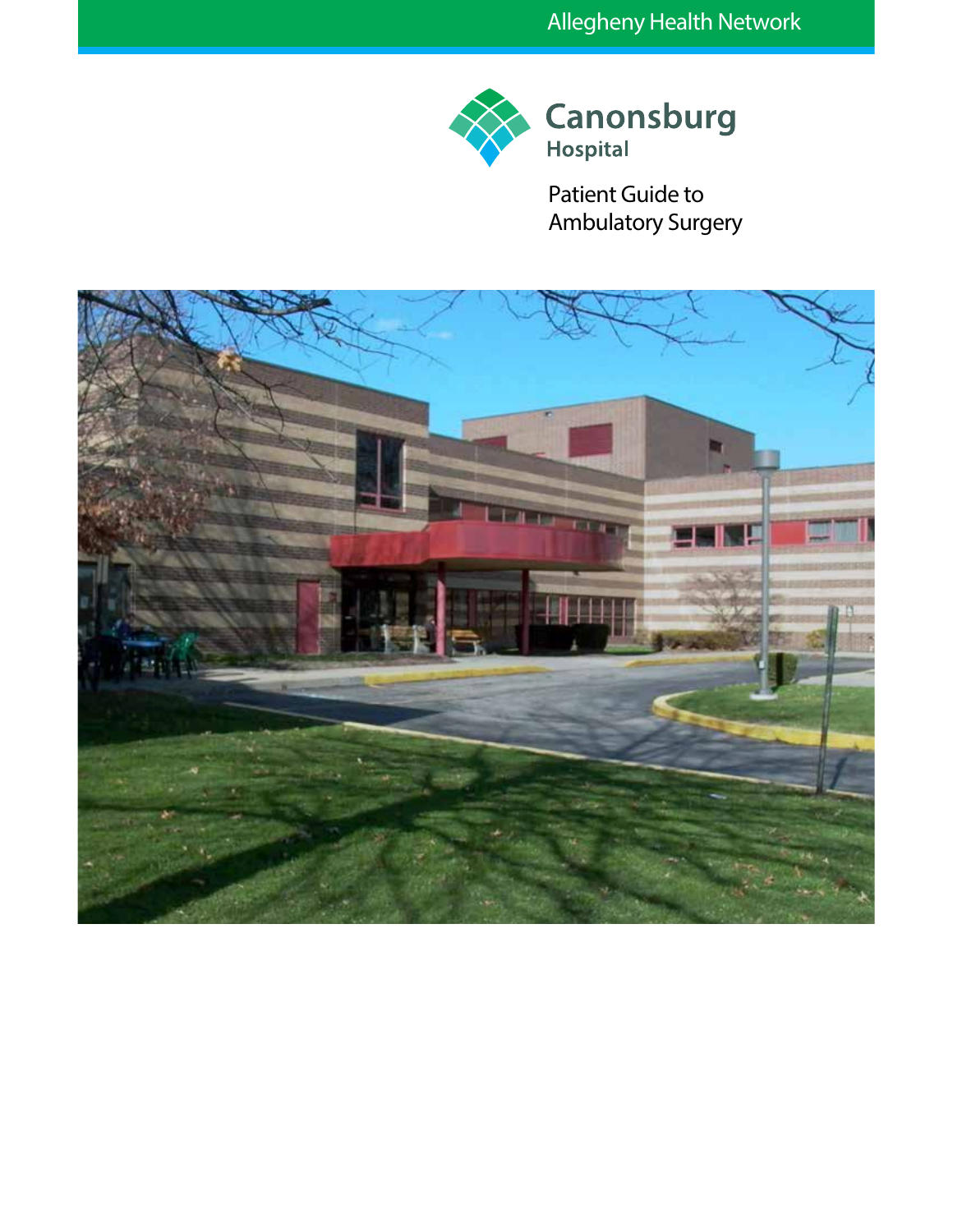# **Key Information for Surgery at Canonsburg Hospital**

| Scheduled date of surgery:                    |  |  |  |  |  |  |  |  |  |  |
|-----------------------------------------------|--|--|--|--|--|--|--|--|--|--|
|                                               |  |  |  |  |  |  |  |  |  |  |
| "Side" of surgery (if applicable): left right |  |  |  |  |  |  |  |  |  |  |
|                                               |  |  |  |  |  |  |  |  |  |  |
|                                               |  |  |  |  |  |  |  |  |  |  |
| Responsible adult's name:                     |  |  |  |  |  |  |  |  |  |  |
|                                               |  |  |  |  |  |  |  |  |  |  |
| Surgeon's name:                               |  |  |  |  |  |  |  |  |  |  |
|                                               |  |  |  |  |  |  |  |  |  |  |

## **Hours and Phone Numbers**

Ambulatory Care Center: 7 a.m. to 3:30 p.m., Monday through Friday –

724.745.3910

Canonsburg Hospital main number: 24 hours a day, 7 days a week – 724.745.6100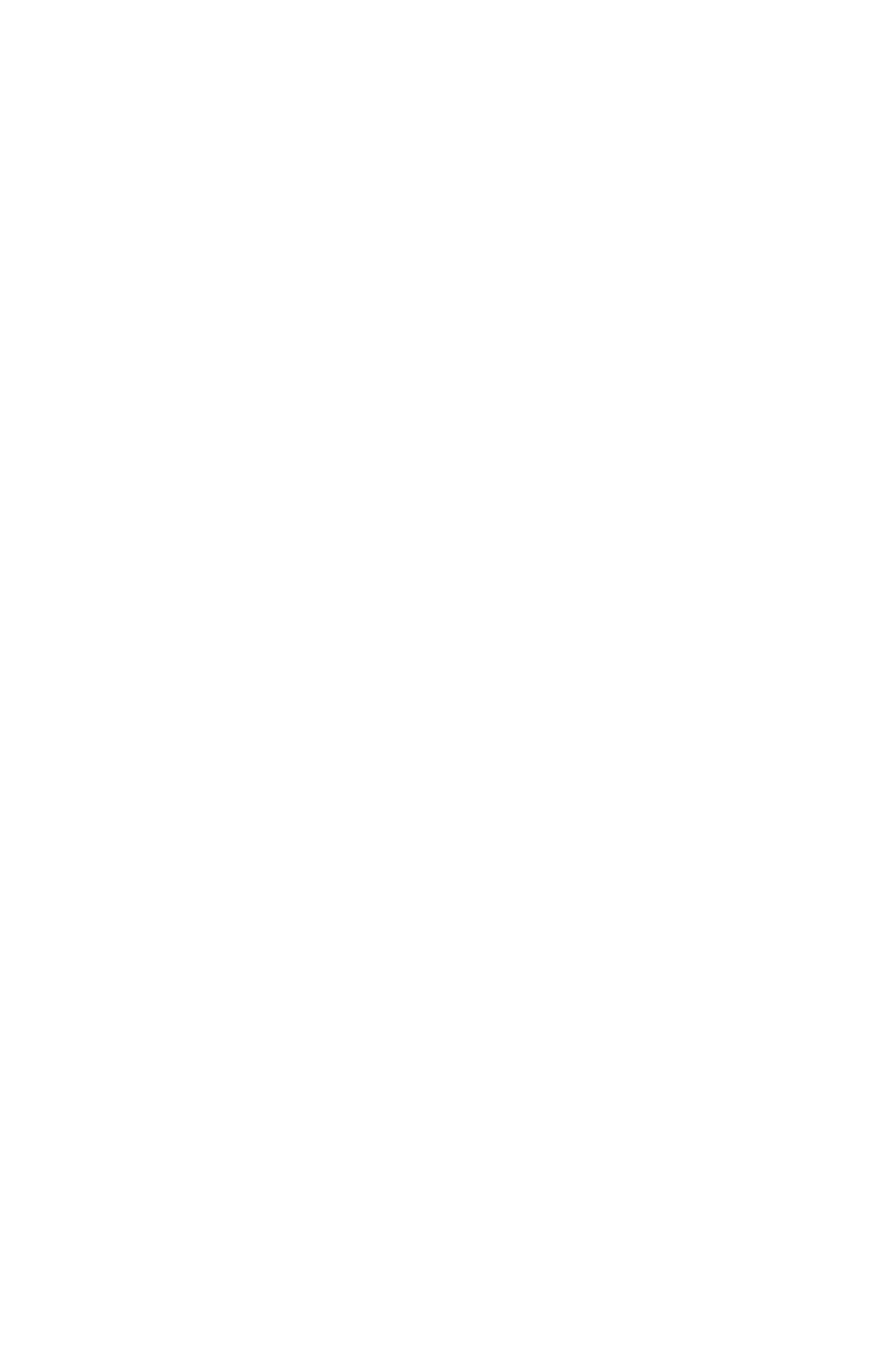

Thank you for choosing our facility for your outpatient surgery or other procedure with anesthesia.

Please read this booklet written by our outpatient surgery center nurses. It has information you and your family need to know about your care before, during, and after your procedure.

Our staff are partners with you and your doctors in your care. Please ask us any questions you have at any time. Also share your concerns with us. We want your visit to be as safe and comfortable as possible.

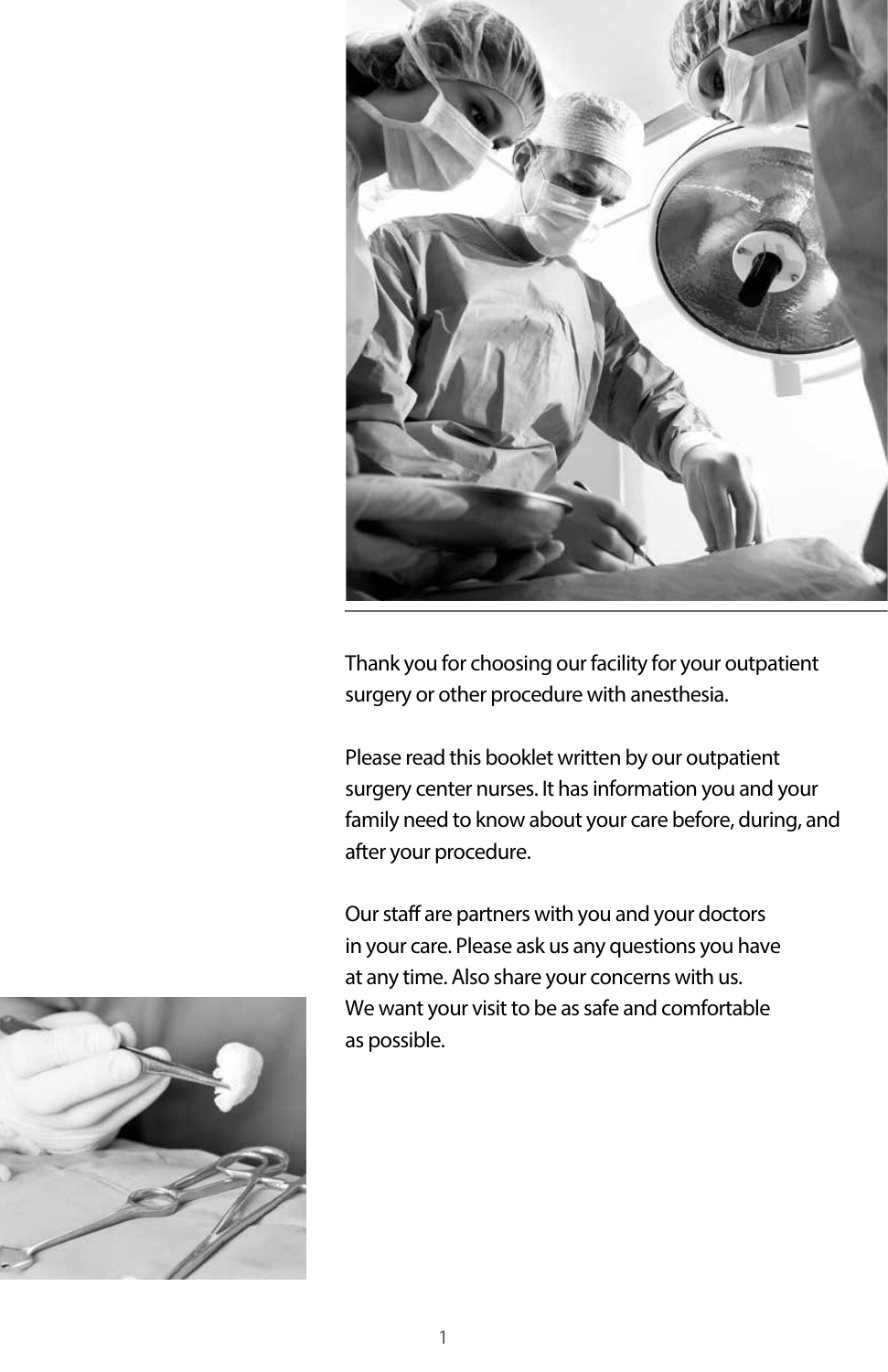| <b>Topics</b> | Page |
|---------------|------|
|               |      |
|               |      |
|               |      |
|               |      |
|               |      |
|               |      |
|               |      |
|               |      |
|               |      |
|               |      |
|               |      |
|               |      |
|               |      |
|               |      |
|               |      |
|               |      |
|               |      |
|               |      |
|               |      |
|               |      |
|               |      |
|               |      |
|               |      |
|               |      |
|               |      |
|               |      |
|               |      |
|               |      |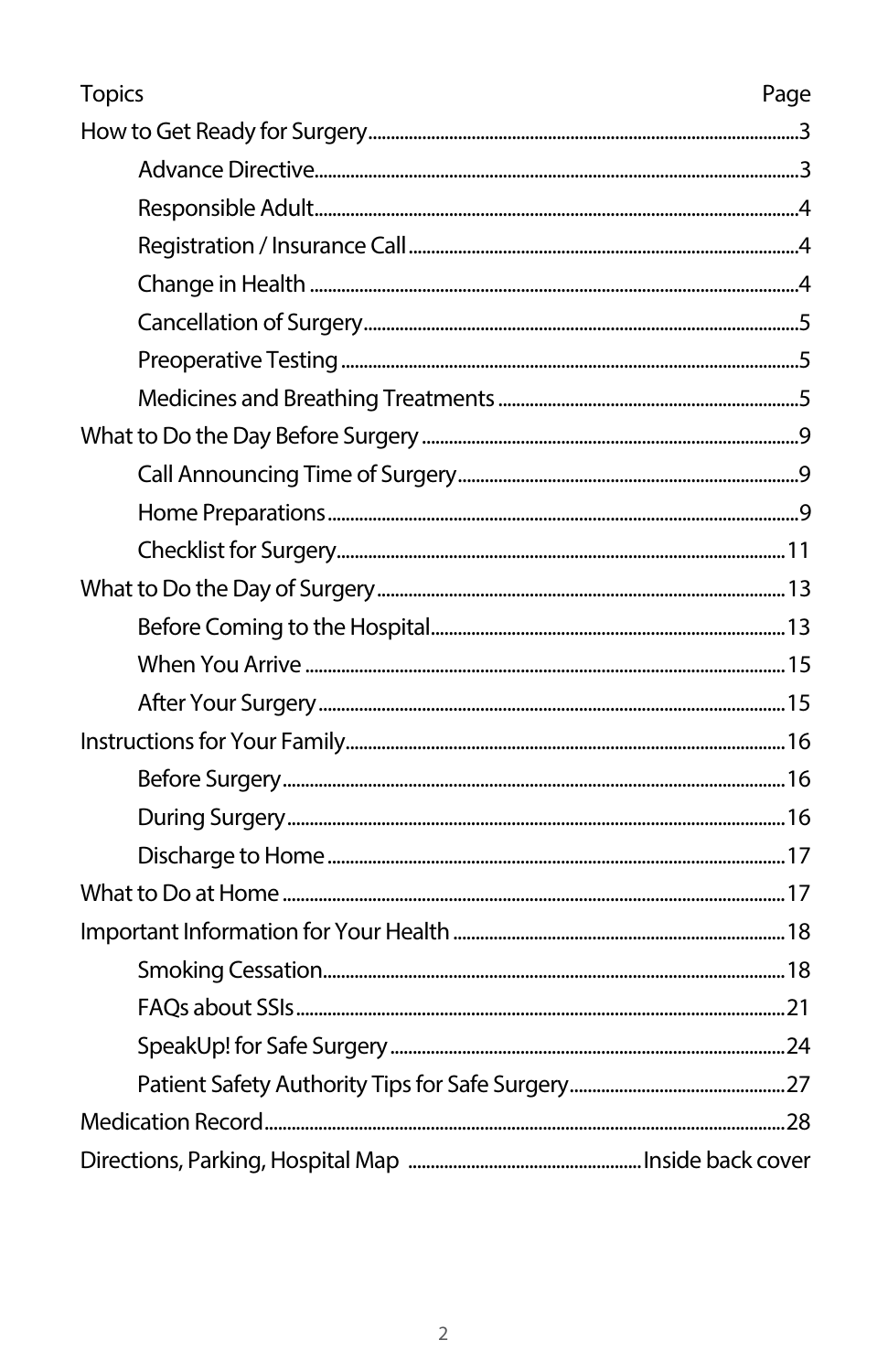## **How to Get Ready for Surgery**

Your surgeon's office will tell you the date of your surgery. Please do not make any other plans for the day of surgery. Each patient's times in surgery and in recovery will differ.

For your health and safety, do the following before your surgery:

- Eat well Tell your doctor if you have trouble eating or have lost weight without trying.
- Quit smoking Smoking increases the risk for problems after surgery. Smoking makes it hard to breathe, increases the chance of an infection in your wound, and increases your risk of a heart attack. For help stopping, ask your doctor and see the "Smoking Cessation" section in the back of this book.
- Check medicines Be sure your surgeon knows about all medicines you are taking. Follow instructions from your surgeon and in the "Medicines" section of this booklet.
- Ask about your blood sugar Surgery can make it hard for your body to control blood sugar. Talk with your surgeon and follow the instructions in this booklet for taking insulin or oral blood sugar medicines.

### **Advance Directive**

We ask all patients if they have a document called an "advance directive." An advance directive is a set of written instructions that you develop while healthy that tells your healthcare providers what type of care you want if you become unable to make your wishes known. Your advance directive will be used only when you become unable to take part in making decisions about your own health care.

If you have an advance directive, please make a copy to bring with you on the day of surgery.

If you do not yet have an advance directive, ask our hospital's Admissions/ Registration Office or the surgery center for information about writing your advance directive.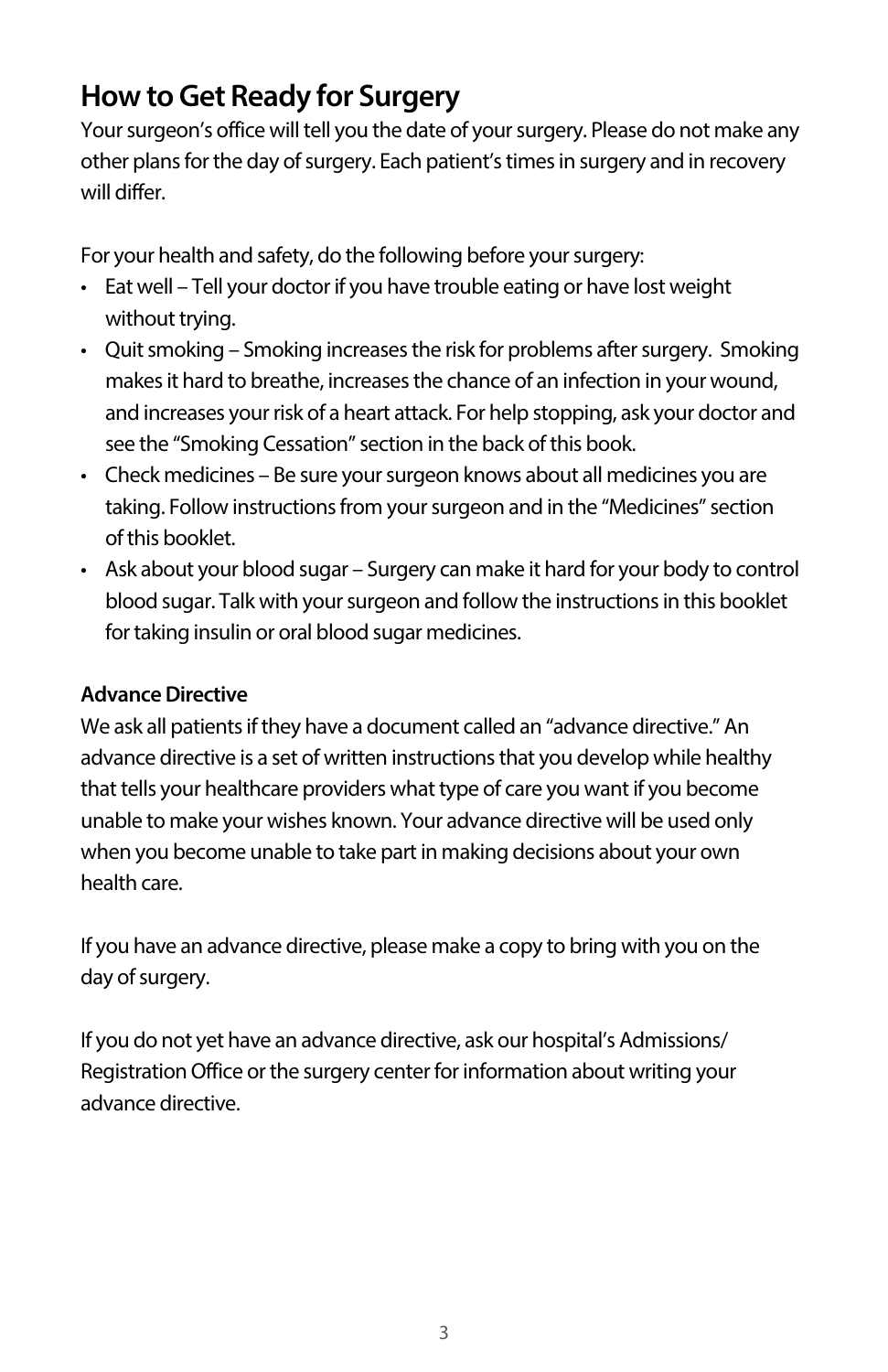## **Responsible Adult**

Almost all outpatient surgery patients must have a responsible adult (**at least** 18 years old) to drive or accompany them home and care for them while they recover. This adult must be able to:

- Keep any items you bring to the surgery center safe. We cannot be responsible for personal possessions
- Communicate with other family and friends (please limit visitors to two per patient)
- Listen to and sign your discharge instructions with you and your nurse
- Drive you home or accompany you on Access or in a taxicab after surgery. Patients **will not** be allowed to leave the surgery center on a public bus
- Depending on the type of anesthesia you had, stay with you constantly for the first 24 hours, including overnight
- Help you while you recover fully after surgery

#### **Your surgery may be canceled if you do not have a responsible adult with you.**

**Patients younger than 18 years old must have a parent or legal guardian as their responsible adult.** The parent or guardian must stay in the waiting room during surgery.

#### **Registration/Insurance Call**

A member of the registration (admissions) staff may call you several days before your surgery to check your admission information such as your name, address, birth date, and insurance information.

#### **Change in Health**

Call your surgeon if you have a change in your health, such as a cold or flu in the week before surgery.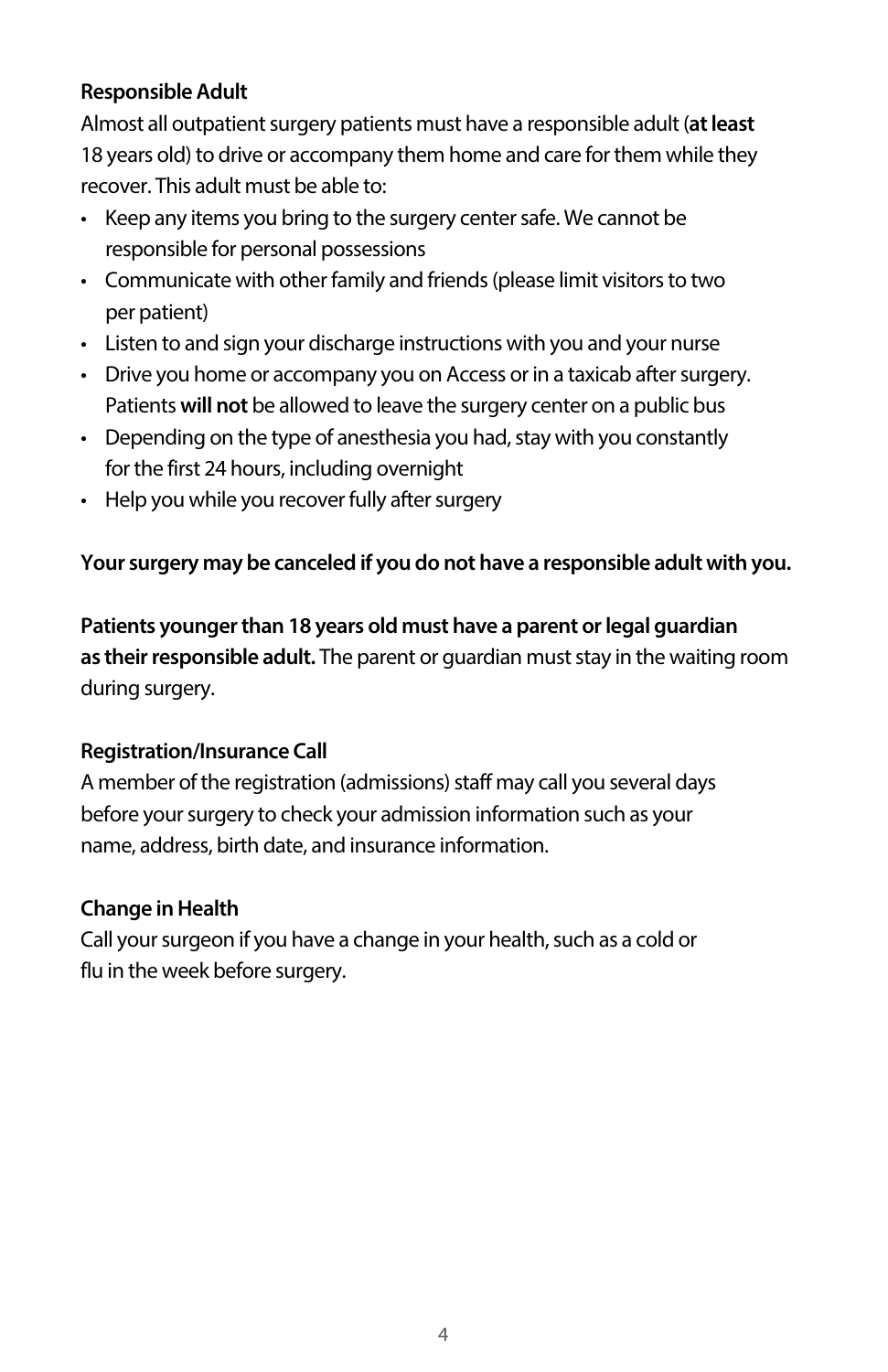## **Cancellation of Surgery**

Please note, your surgery could be canceled for these reasons:

- If your physical condition changed recently, such as a cold or flu in the past week
- If you did not follow preoperative instructions, for example, if you ate or drank anything after 11:30 p.m. on the night before surgery
- If you arrive late on the day of surgery
- If you do not have a responsible adult with you to take you home and spend the next 24 hours with you

If you need to cancel your surgery or have any questions, call your surgeon's office.

#### **Preoperative Testing**

Your doctor may order some tests before your surgery or other procedure. These may include blood tests, electrocardiogram (EKG), X-rays, stress test, etc. Often doctors want these tests to be more than 14 days but fewer than 28 days before your surgery.

Ask your surgeon for a list of the tests you need, when you should have them, and possible locations where you can get your tests. Update this list with the dates and locations where you had your tests. Please bring this list with you on the day of surgery.

#### **Medicines and Breathing Treatments**

Write a list of all drugs and medicines you take – prescribed, over-the-counter, supplements, herbal remedies, etc. List each one's name and the dose and times you take it. You may use the medication chart in the back of this book.

Check with your doctor about which medicines you need to stop taking, and when, before your surgery. On the following pages are guidelines for the most common medicines.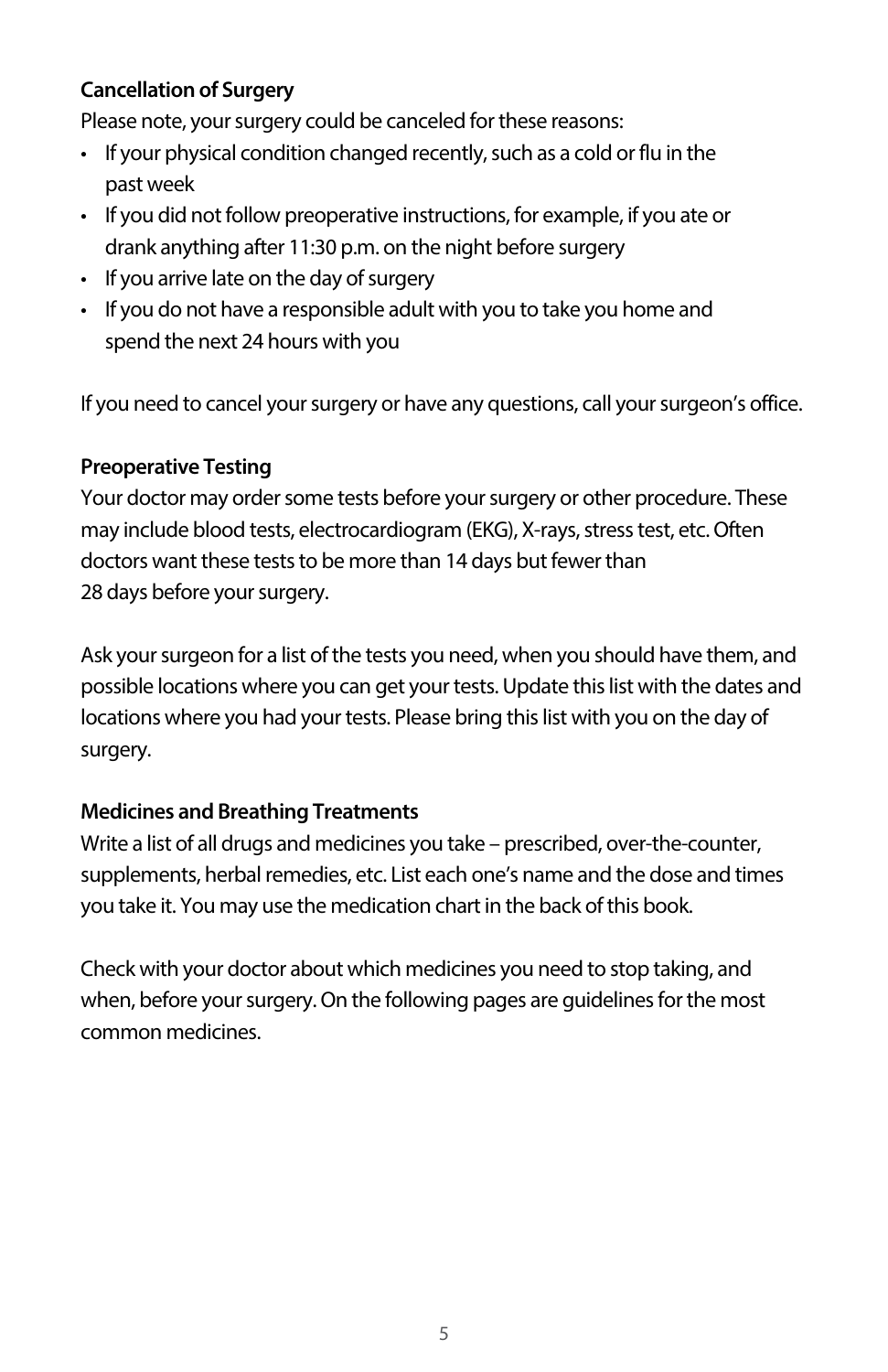## **Aspirin/NSAIDs and Anticoagulants/Blood Thinners**

Many doctors tell their patients they can stop taking the following 2 weeks before surgery:

- Aspirin-containing products such as Aspirin, Excedrin, and Alka-Selzer
- Nonsteroidal anti-inflammatory drugs (NSAIDs) such as ibuprofen (Advil or Motrin), and naproxen sodium (Aleve)

Ask your doctor if and when to stop blood thinners (anticoagulants) such as Coumadin (warfarin), or Plavix. Do not stop any blood thinners without the consent of your doctor.

#### **Breathing Medicines and CPAP**

- If you use an inhaler for asthma, use it as prescribed up until your surgery time. If you have a rescue inhaler, bring that with you.
- If you take oral medications for breathing, take these with a small sip of water the morning of your surgery.
- If you have a CPAP (continuous positive airway pressure) machine, bring it with you on the day of surgery.

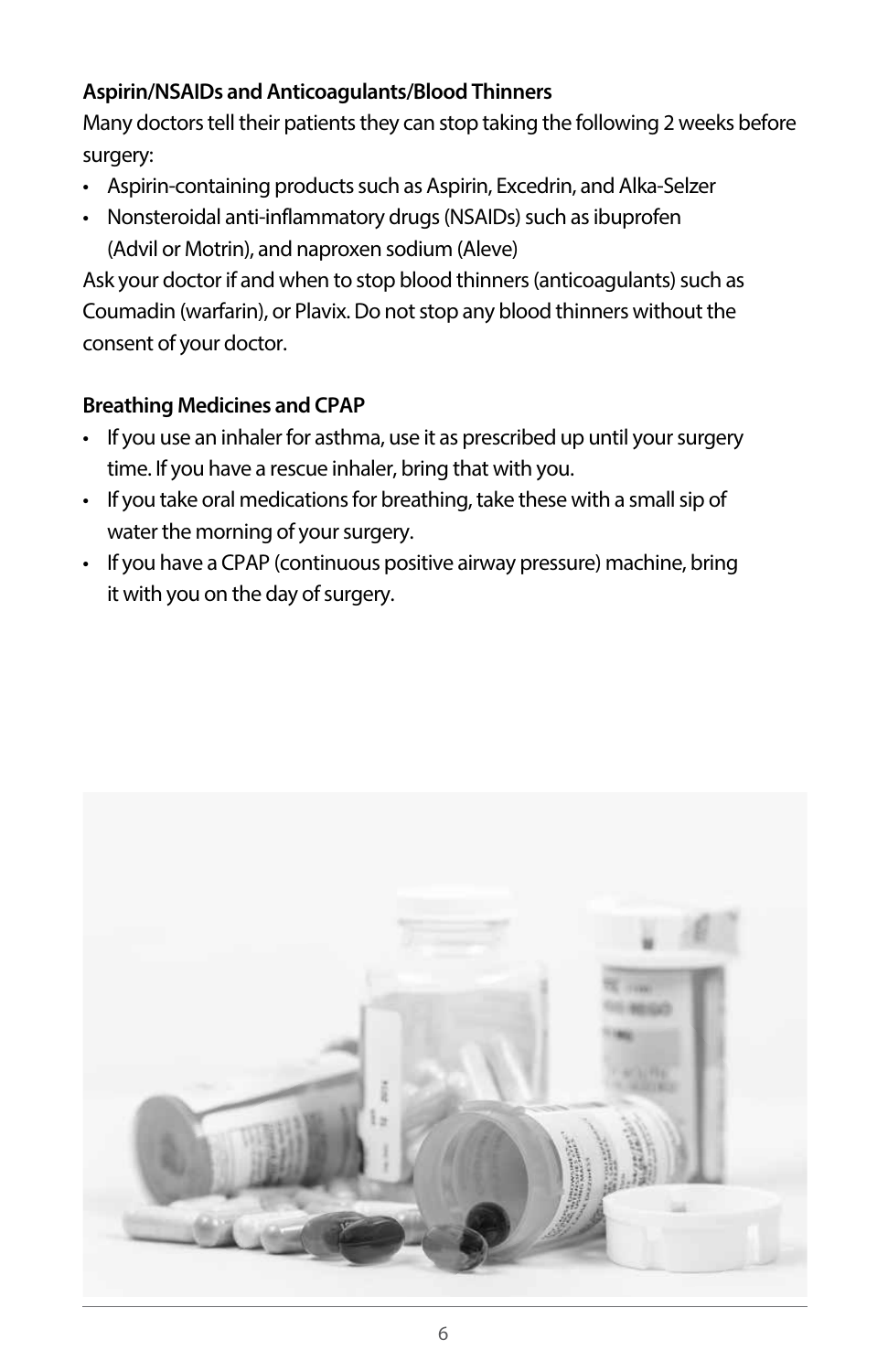#### **Diabetes("Anti-hyperglycemic") Medications**

If you take **oral** or **injectable** anti-hyperglycemic (diabetes) medications and must be "NPO" (without anything by mouth) for your procedure, follow these directions for taking your medication(s) the day before and the day of your procedure:

| <b>Oral Medications*</b>    | Day Before                                                                                                                      | Day of Procedure |
|-----------------------------|---------------------------------------------------------------------------------------------------------------------------------|------------------|
| Glimepride (Amaryl)         | Do not take evening dose                                                                                                        | Do not take dose |
| Glipizide XL (Glucotrol XL) | Do not take evening dose                                                                                                        | Do not take dose |
| Metformin (Glucophage XL)   | Take evening dose unless<br>receiving procedure with<br>contrast dye. Wait for order<br>from physician to restart<br>medication | Do not take dose |
| All other oral medications  | Take usual dose                                                                                                                 | Do not take dose |

\*Resume previous oral medications when eating isresumed exceptfor metformin (Glucophage).

| Injectable Medications               | Day Before                                                     | Day of Procedure                                                                                                                             |
|--------------------------------------|----------------------------------------------------------------|----------------------------------------------------------------------------------------------------------------------------------------------|
| Lantus and Levemir                   | Take usual day and evening<br>dose                             | Take usual dose                                                                                                                              |
| NPH-Humulin N, Novulin N             | Take usual day and evening<br>dose                             | Take 1/2 usual dose before<br>procedure                                                                                                      |
| Humalog, Novolog,<br>Humulin mix     | Take usual day and evening<br>dose                             | Before 12 noon: Hold a.m.<br>dose, take a.m. dose with<br>first meal. After 12 noon:<br>Omit morning dose, take<br>dinner dose as prescribed |
| Humalog, Novolog, Lispro             | Take usual dose                                                | Do not take morning dose                                                                                                                     |
| Regular Insulins                     | Take usual doses                                               | Do not take morning dose                                                                                                                     |
| Byetta, Bydureon, Victoza,<br>Symlin | Take usual dose unless not<br>eating solid foods—notify<br>MD. | Do not take morning dose                                                                                                                     |
| U-500 insulins                       | Consult endocrinologist                                        | Consult endocrinologist                                                                                                                      |
| **Insulin pumps                      | Maintain usual pump routine                                    | Maintain pump routine                                                                                                                        |

\*\*Give this information about your pump to the medical staff: Name of pump manufacturer, customer support number, type of insulin in the pump, basal rates, and bolus doses. You must sign a paper stating that you can manage the pump independently during the hospital stay and agree to discontinue the pump and defer to management by the hospital care providers if for any reason you are deemed unable to do so.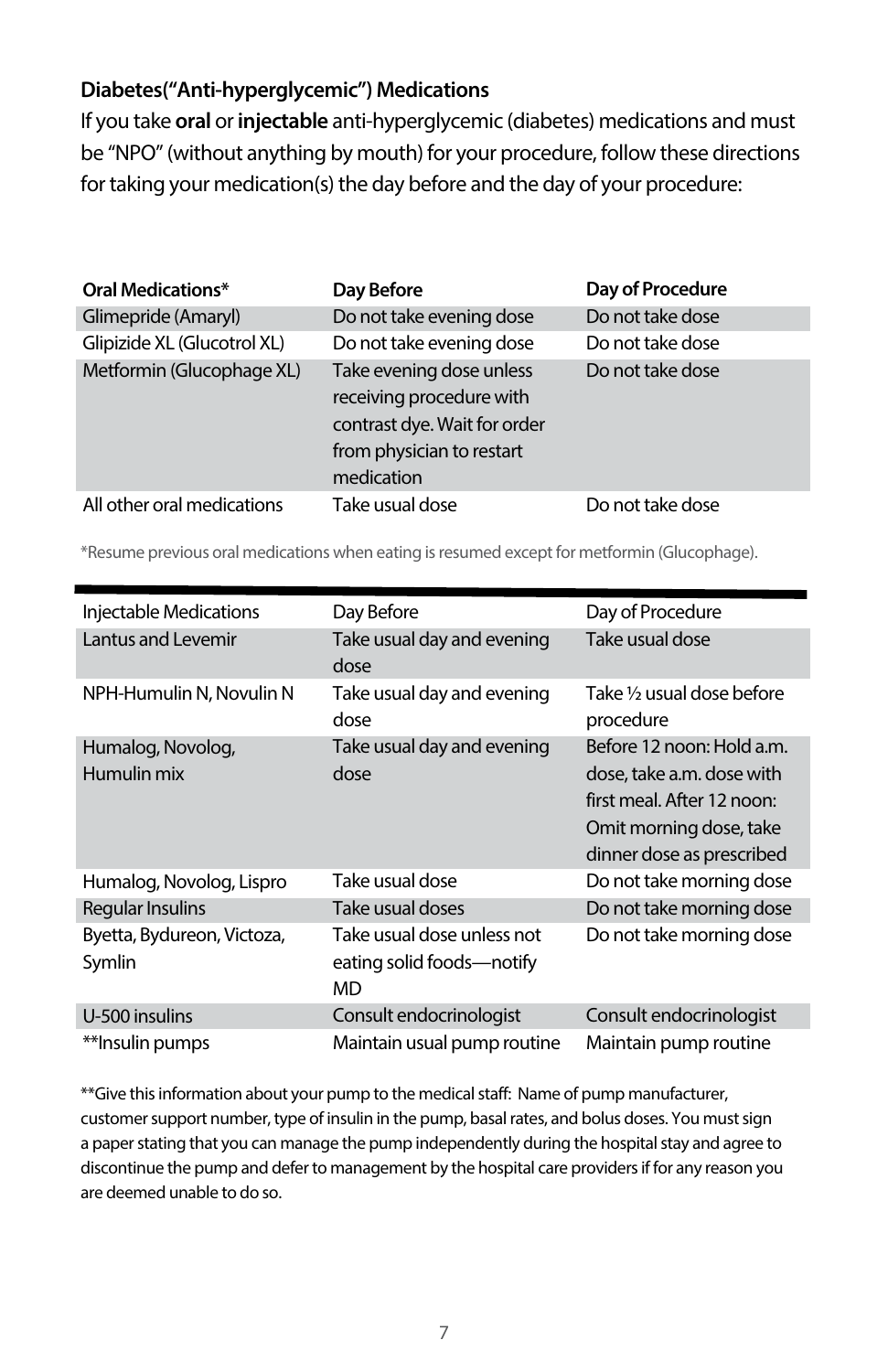#### **Heart Medications**

Take any medication prescribed for your heart or high blood pressure the morning of surgery with a small sip of water.

#### **Other Prescription Medications**

• Take any medications prescribed for GERD (gastroesophgeal reflux disease), seizures, depression or thyroid disorders the morning of

surgery with a small sip of water.

• If you take pain medication, ask your doctor whether you should take it the morning of your surgery.

#### **Vitamins, Herbs, and Weight Loss Medicines**

- You should stop all herbal medications 2 weeks before your surgery.
- Check with your doctor about weight-loss medications/preparations. We recommend stopping them at least 2 weeks before your surgery.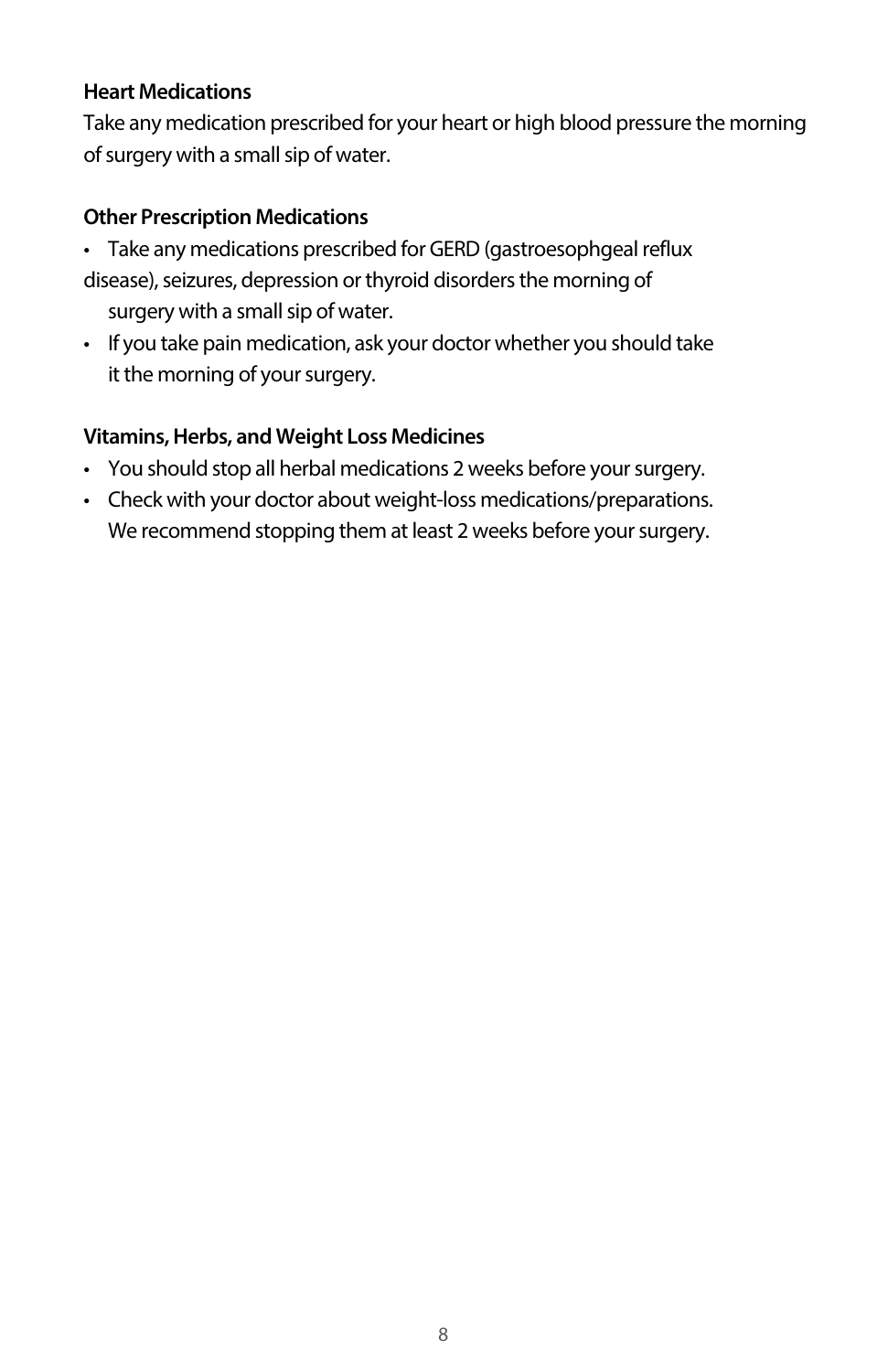## **What to Do the Day Before Surgery**

Do not drink alcohol for at least 24 hours before surgery. Remember not to use any recreational drugs and not to smoke.

## **Call Announcing Time of Surgery**

On the last **weekday** before your surgery, a surgery center nurse will call the telephone number you gave your surgeon to tell you the time you need to report to the surgery center. If you do **not** receive a call by 3 p.m., call the surgery center at the telephone number listed on the inside front cover of this booklet.

The nurse may ask about your health history and medications. The nurse will go over instructions for preparations at home, such as taking baths with special soap, what medicines to take, and when to stop eating and drinking.

## **Home Preparations**

Follow any instructions from your surgeon, such as the following:

- Special diet
- • Special medication
- • Enema
- Nose spray or drops
- Shower with special soap
	- If your surgeon's office gave you a package of special soap with washcloths and instructions, please shower with this soap according to the instructions
	- If you did not get soap from your surgeon, please buy a special soap available over-the-counter called "4% chlorhexidine gluconate" (CHG, brand name Hibiclens). Follow instructions on the bottle to shower with this soap **only from the neck down** and not your private parts (genitals)
	- After your shower, dress in freshly washed clothes

## **Remove make-up, jewelry, body piercings:**

- • Remove polish from toenails and fingernails
- See a jeweler or piercing specialist if you cannot remove body piercings or jewelry (including wedding ring) on your own

**Do not shave** in or around the area where you will have surgery unless your surgeon told you to. If necessary, staff will remove any hair with clippers on the day of surgery.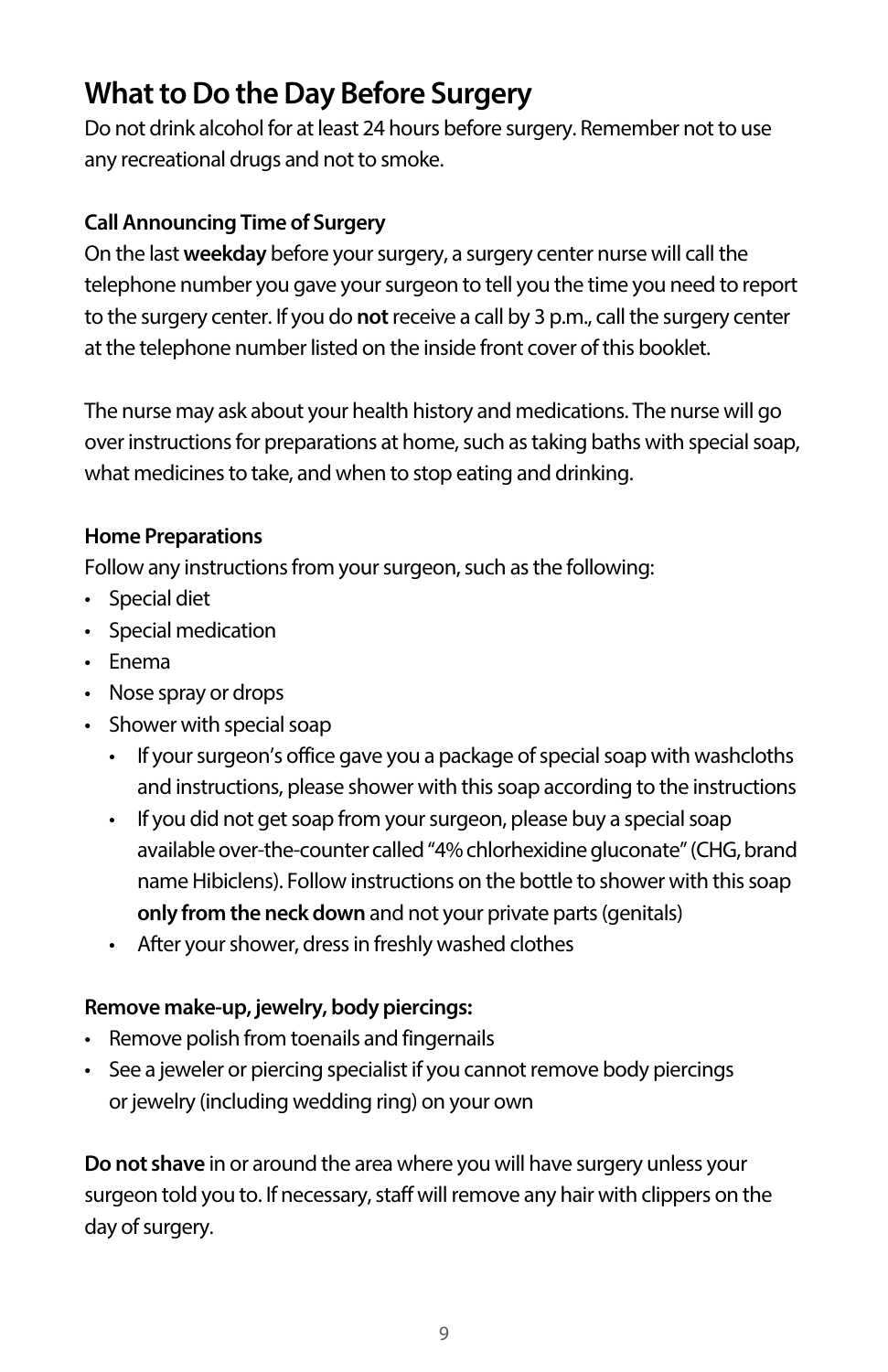## **Gather Things to Bring**

On the day before surgery, gather the following:

- • **Freshly washed** loose, comfortable clothing to wear on the day of surgery.
- Plan clothing you can wear over any bulky dressings you might have, such as on the leg or shoulder
- Sturdy slippers or soft shoes
- Medication list
- Preoperative testing list, including location and phone number of each test you had
- X-rays (on CD or films) and any other test results you were given
- Insurance card, photo ID, and co-pay (cash, check, or credit card)
- Eyeglasses to wear instead of contact lenses. If you do not have eyeglasses, you need to bring a contact lens container and solution
- Any items your surgeon gave you to use after surgery, such as crutches, walkers, "boots", slings or braces

## **Food and Fluids**

Write the time your surgery is scheduled \_\_\_\_\_\_ a.m. / p.m. For safe anesthesia, stop food, fluids, gum, chewing tobacco, and hard candy as follows:

- 1. Patients with:
	- Weight over 250 pounds (men) or over 200 pounds (women)
	- Obstructive sleep apnea
	- Hiatal hernia
	- Gastroparesis
	- Diabetes mellitus
	- History of difficult airway

Morning surgery: Nothing by mouth ("NPO") after midnight. Afternoon surgery: No food starting 8 hours before surgery. Clear liquids are

allowed up to 4 hours before surgery.

- 2. Patients without a condition listed:
	- Meals with fatty or fried foods or meat are allowed up to 8 hours before surgery.
	- A light meal such as tea and toast is allowed up to 6 hours before surgery.
	- Infant formula and non-human milk are allowed up to 6 hours before surgery.
	- Breast milk is allowed up to 4 hours before surgery.
	- Clear liquids are allowed up to 2 hours before surgery.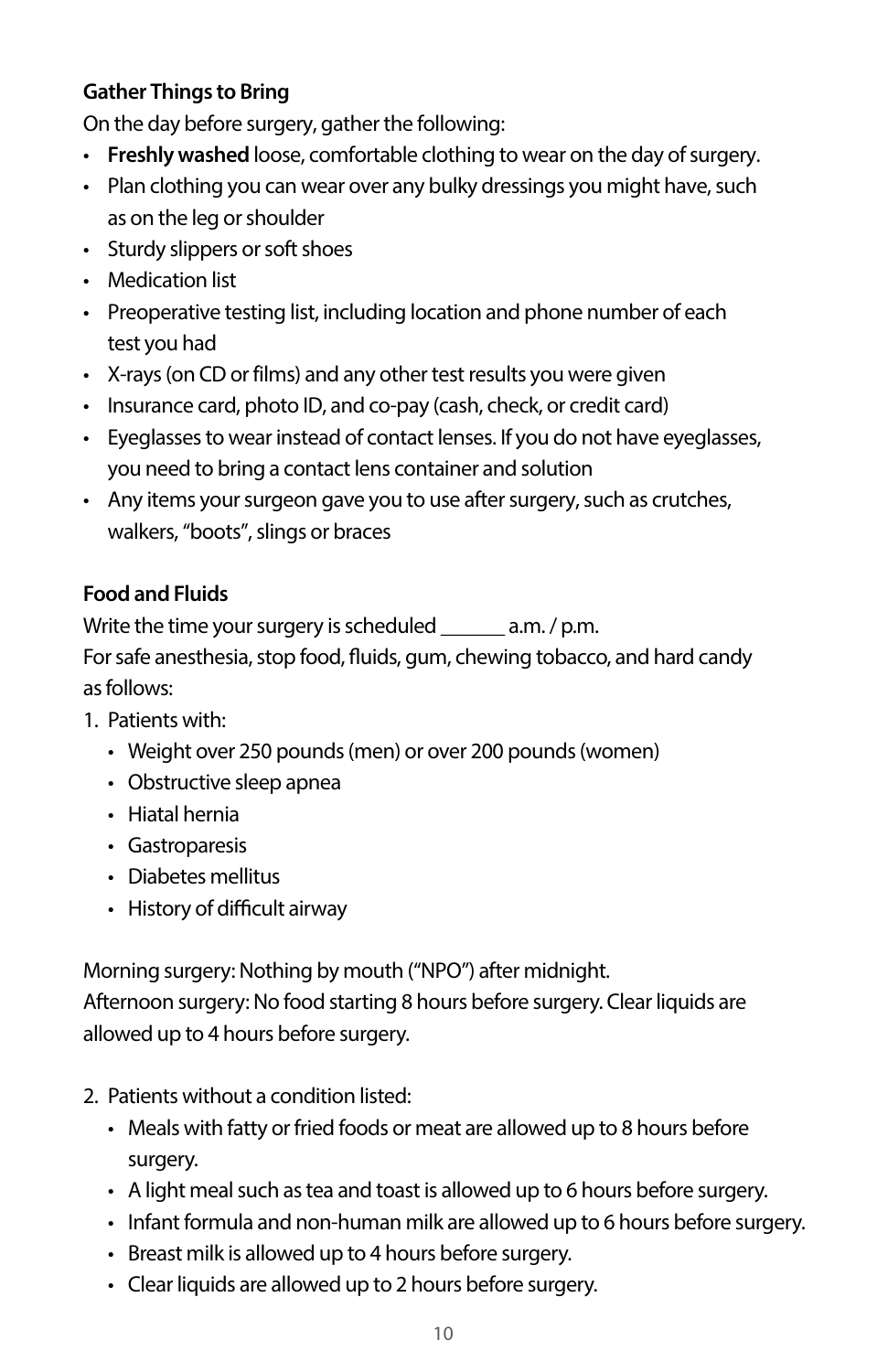## **Checklist for Surgery**

The following table shows a sample schedule to get ready for your outpatient surgery or procedure. Please read details about each task in previous sections of this booklet.

| Date<br>As soon as surgery is scheduled | <b>Task</b><br>Schedule the day with your<br>responsible adult                                                                                                                                              |
|-----------------------------------------|-------------------------------------------------------------------------------------------------------------------------------------------------------------------------------------------------------------|
| (28 days before surgery)                | Start preoperative testing<br>Make a list or fill in the chart in this<br>booklet with all of your prescribed<br>and other medicines, supplements,<br>herbs, etc. List name, dose, and<br>times you take it |
|                                         | Ask your surgeon which medicines<br>to stop for surgery, and when                                                                                                                                           |
| (14 days before surgery)                | Stop taking vitamins and herbal<br>products unless your doctor said<br>otherwise                                                                                                                            |
|                                         | <b>Stop taking Aspirin/NSAIDs unless</b><br>your doctor said otherwise                                                                                                                                      |
|                                         | Check with your doctor about<br>Coumadin (warfarin), Plavix, or<br>other anticoagulants                                                                                                                     |
|                                         | Check with your doctor about<br>weight-loss drugs                                                                                                                                                           |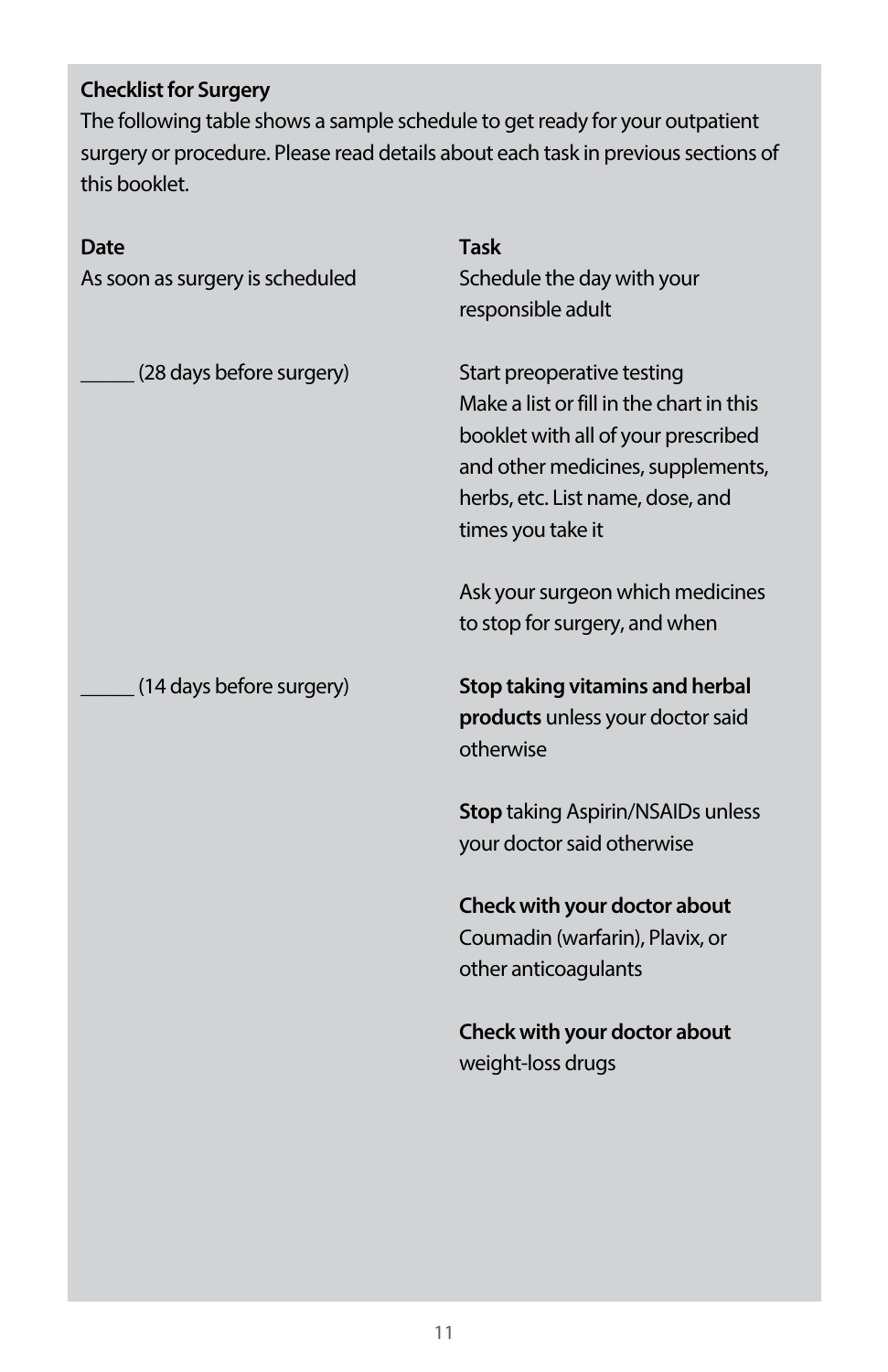| (2 to 3 days before surgery) | Make or update lists for:<br>Medicines - Drug name, dose, and<br>times you take it<br>Doctors - List all current doctors<br>and their phone numbers<br>Tests - List the dates and places<br>of each preoperative test you<br>completed - such as blood tests,<br>x-rays, electrocardiograms (ECGs),<br>stress testing |
|------------------------------|-----------------------------------------------------------------------------------------------------------------------------------------------------------------------------------------------------------------------------------------------------------------------------------------------------------------------|
| (1 to 3 days before surgery) | On the last weekday before surgery:<br>A surgery center nurse will call with<br>the time you need to report to the<br>surgery center and instructions                                                                                                                                                                 |
| (Day before surgery)         | Collect items to wear/ take to the<br>surgery center (see list) Shower with<br>special soap and put on freshly<br>washed clothes                                                                                                                                                                                      |
| (Day of surgery)             | Shower with special soap and put<br>on freshly washed clothes<br><b>Medications: Follow instructions</b><br><b>Food and fluids: Follow instructions</b>                                                                                                                                                               |
|                              | Bring with you:<br>Insurance card, photo ID, co-pay,<br>copy of advance directive<br>Lists of medicines, doctors, and<br>tests<br>Test results, X-rays<br>Equipment your surgeon<br>requested (walker, boot, etc.)<br>Cases for eyeglasses, etc.<br>Arrive at surgery center at (write the time)<br>.a.m./p.m.        |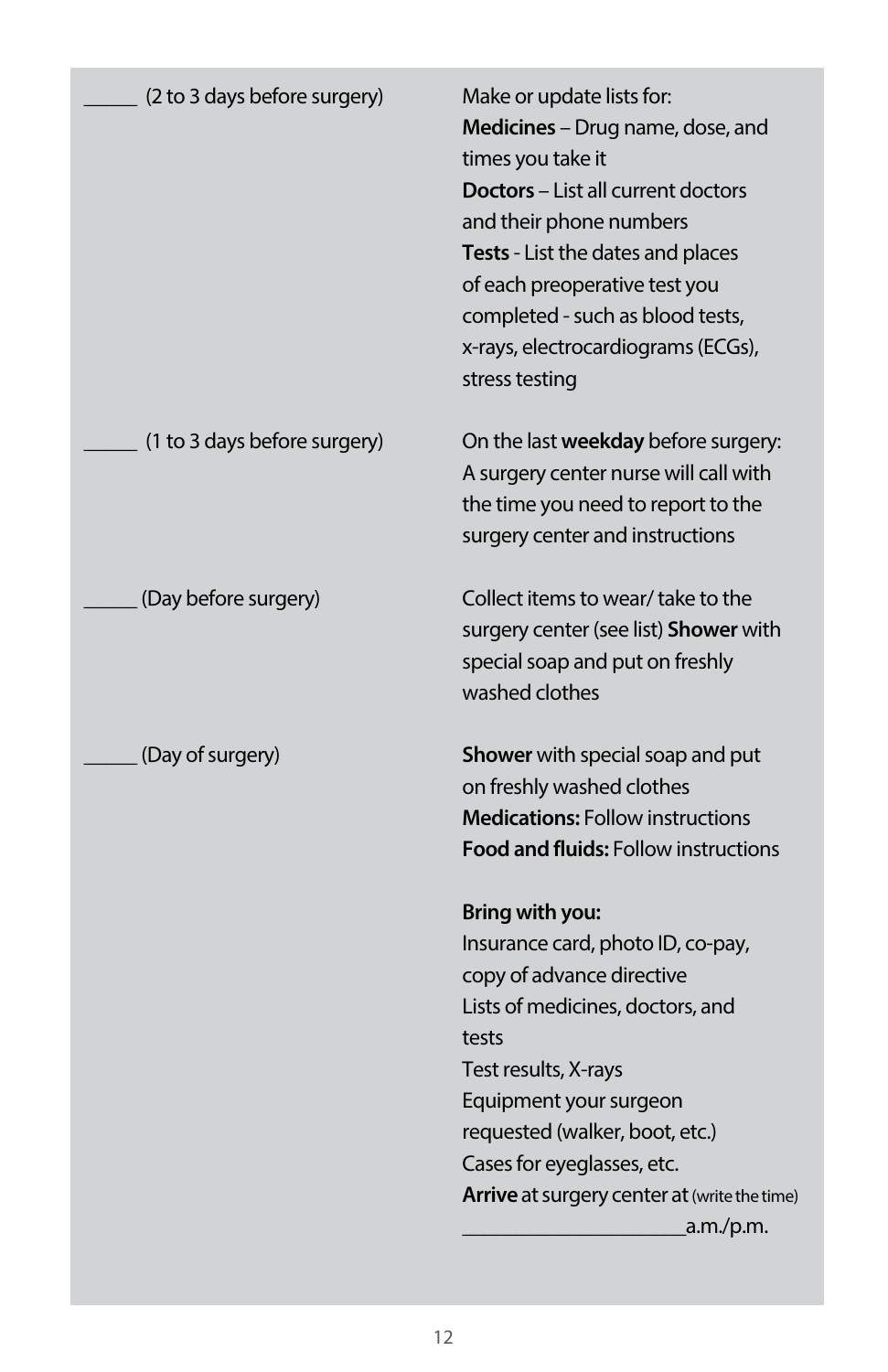## **What to Do the Day of Surgery**

Please follow these instructions on the day of your surgery.

## **Before Coming to the Hospital**

Follow any instructions you were given for the morning of surgery, such as:

- • Food and fluids Follow instructions on page 10.
- • Special pills Swallow with only a **sip** of water.
- • Morning dose of pills you are permitted Swallow with only a **sip** of water.
- Diabetes medicines or insulin Follow instructions on page 7.
- $\cdot$  Other medicines ordered, such as inhaler, nose spray, or drops  $-$  Take as instructed.
- • Enema **Only if instructed.**
- Bathe or shower with special soap Follow instructions under "Home Preparations' on page 9. After your bath or shower, dress in clean, loose clothing. Wear sturdy slippers or soft shoes.
- If you use contact lenses, leave them at home and wear eyeglasses.
- If you wear dentures, put them in but do not "glue" them in place.

If you wear hairpieces, hearing aids, eyeglasses, dentures, or prostheses, bring a container to keep each one safe in case the surgeon wants you to remove them for the procedure.

Be sure you have **no** polish on fingers or toes, **no** jewelry including wedding rings, **no** body jewelry, and **no** make-up.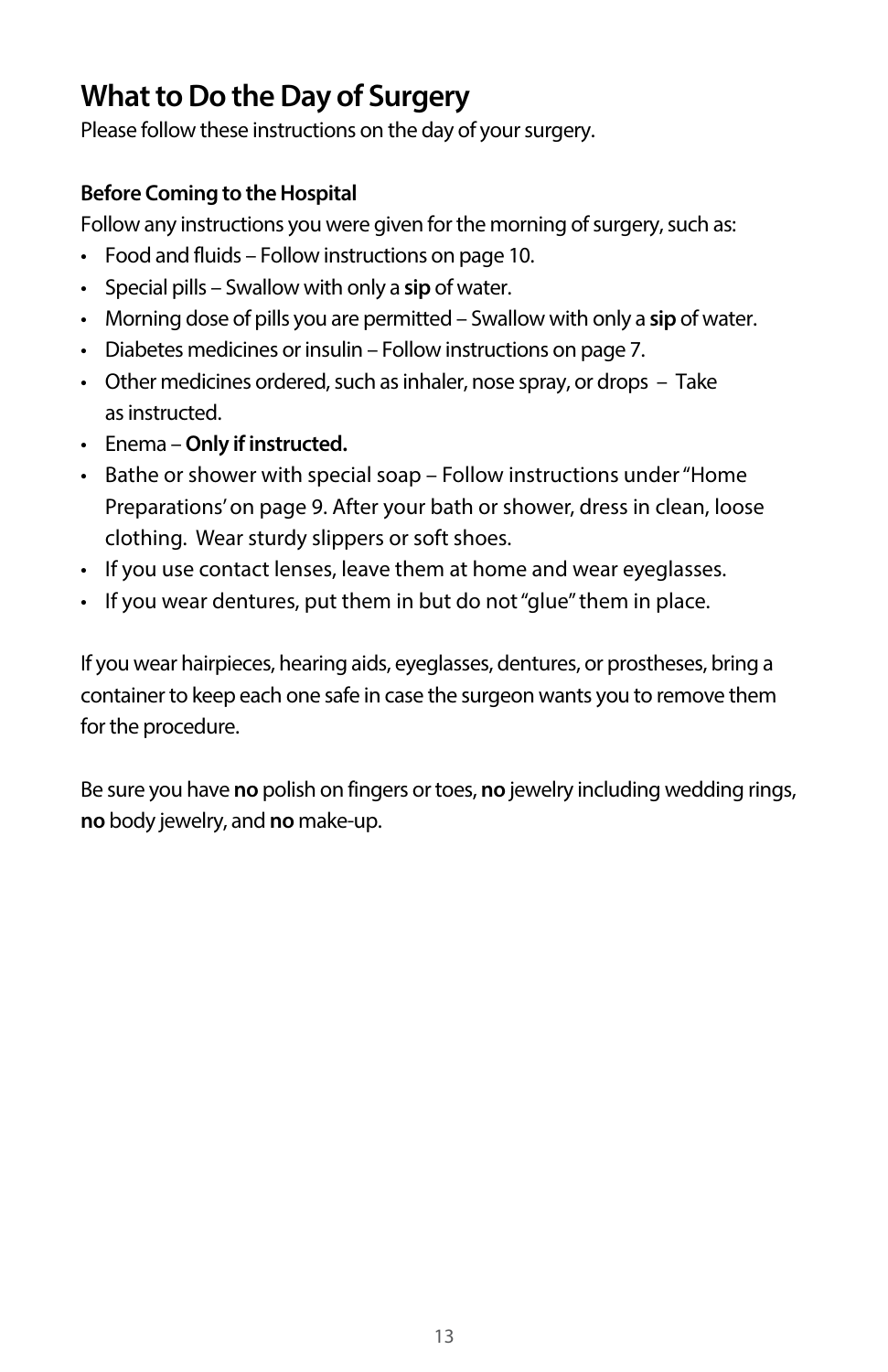Bring with you:

- Advance directive, insurance card, photo ID, and co-pay (check, cash, or credit card) Leave all valuables at home
- Medication list, "rescue" inhaler, CPAP machine
- Preoperative X-rays (on CD or film) and other preoperative test results you were given
- If you do not have eyeglasses, bring your contact lens container and solution
- Any items your surgeon gave you to use after surgery, such as crutches, walkers, "boots", slings or braces

Do **not** bring:

- Do not bring valuables. If you bring a credit card for your co-pay or any items such as eyeglasses, hearing aids, prostheses, or orthopaedic items, your responsible adult must keep them safe for you. The hospital cannot be responsible for personal items.
- • Do not bring any medicines except a "rescue"inhaler **unless** your doctor told you to.

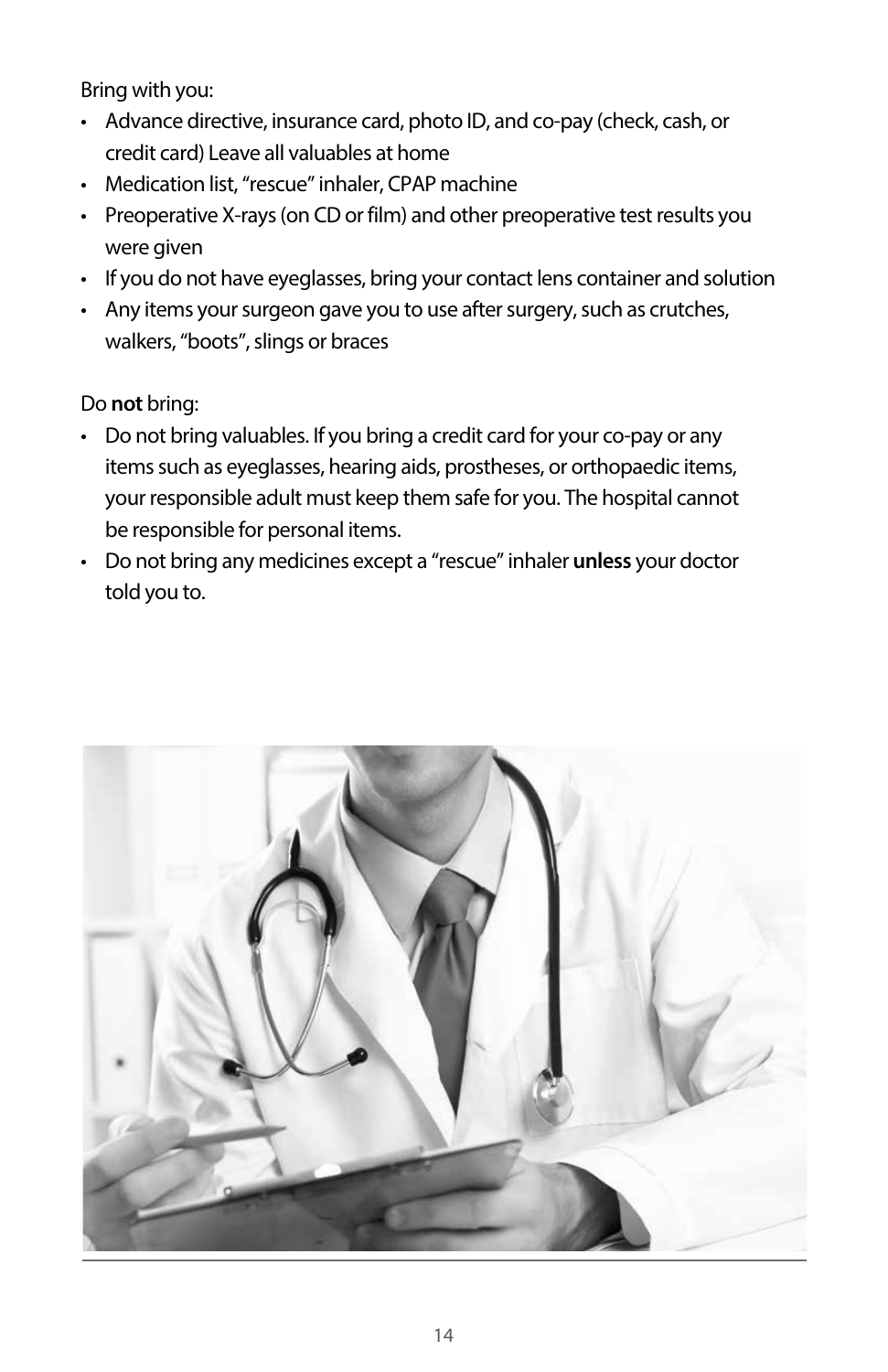### **When You Arrive**

Please arrive at the hospital at the time you were given in the telephone call from the surgery center nurse. Proceed as follows:

- At Allegheny Valley Hospital, stop at the cashier's office in the main lobby if you need to complete your co-pay **before** going to the surgery center.
- At all other hospitals, go straight to the surgery center.

A surgery center nurse will take you to a room to undress and get into a bed or reclining chair.

- You will have an intravenous (IV) line inserted.
- You may have additional tests.
- Your consent for the procedure will be reviewed with you.
- An anesthesia team member will talk with you about anesthesia for your procedure and will have you sign a consent for anesthesia.
- You may receive medications as ordered by your surgeon or the anesthesiologist.

## **After Your Surgery**

Patients are taken to the PACU (Post-Anesthesia Care Unit, also known asthe recovery room) immediately after surgery. The PACU or recovery room is a critical-care area where registered nurses monitor patients' vital signs (heart rate and rhythm, breathing, blood pressure, etc.), pain, and symptoms after anesthesia, such as nausea. Time in the PACU varies a lot from patient to patient.

You will leave the PACU / recovery room after the effects of anesthesia have worn off and your comfort needs are met.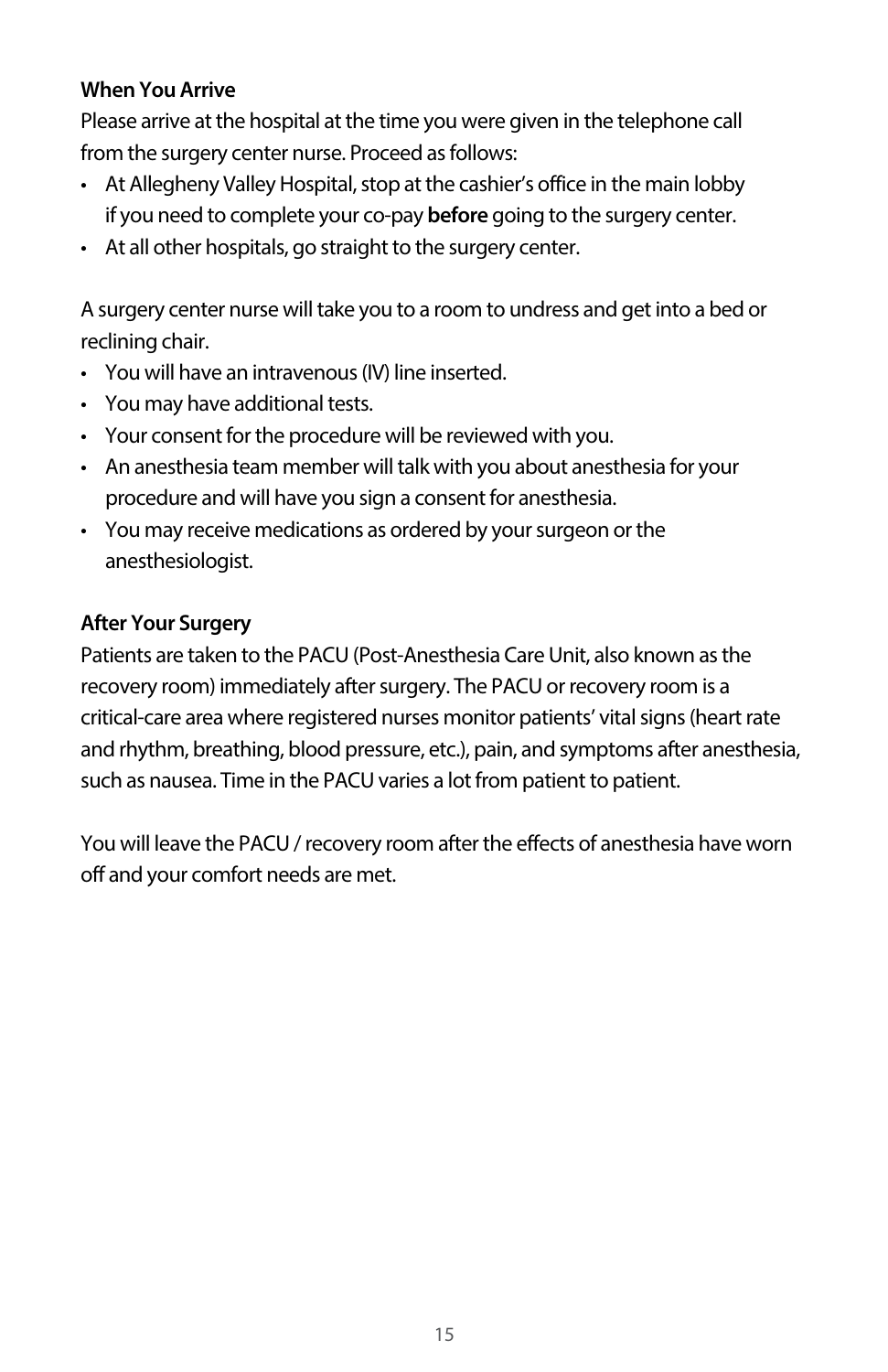## **Instructions for Your Family**

A map and directions for driving and parking are on the inside back cover of this booklet. Please share the following information with family or friends accompanying you to your procedure.

### **Before Surgery**

After you have been prepared for surgery (30 to 45 minutes or more), your family or friends (up to two visitors per patient) may join you to wait until it is time for your procedure.

#### **During Surgery**

The nurse will tell you and your family how long your procedure is likely to take.

**Responsible adult:** While you are in the Operating Room, your responsible adult needs to remember:

- If the patient is younger than 18 years old, at least one parent or quardian must be in the waiting area at all times.
- If your responsible adult family member or friend needs to leave the waiting room, he or she needs to check at the desk before leaving. It is best to stay in the waiting area for shorter procedures so the surgeon can find you quickly to report.

**Smoking:** All facilities are smoke-free.**Do not smoke** in or near the facility.

**Refreshments:** Each surgery center waiting area has coffee and tea available at no charge. Each surgery facility has vending machines and a cafeteria or cafe where you can purchase refreshments. Please ask for information at the surgery center desk.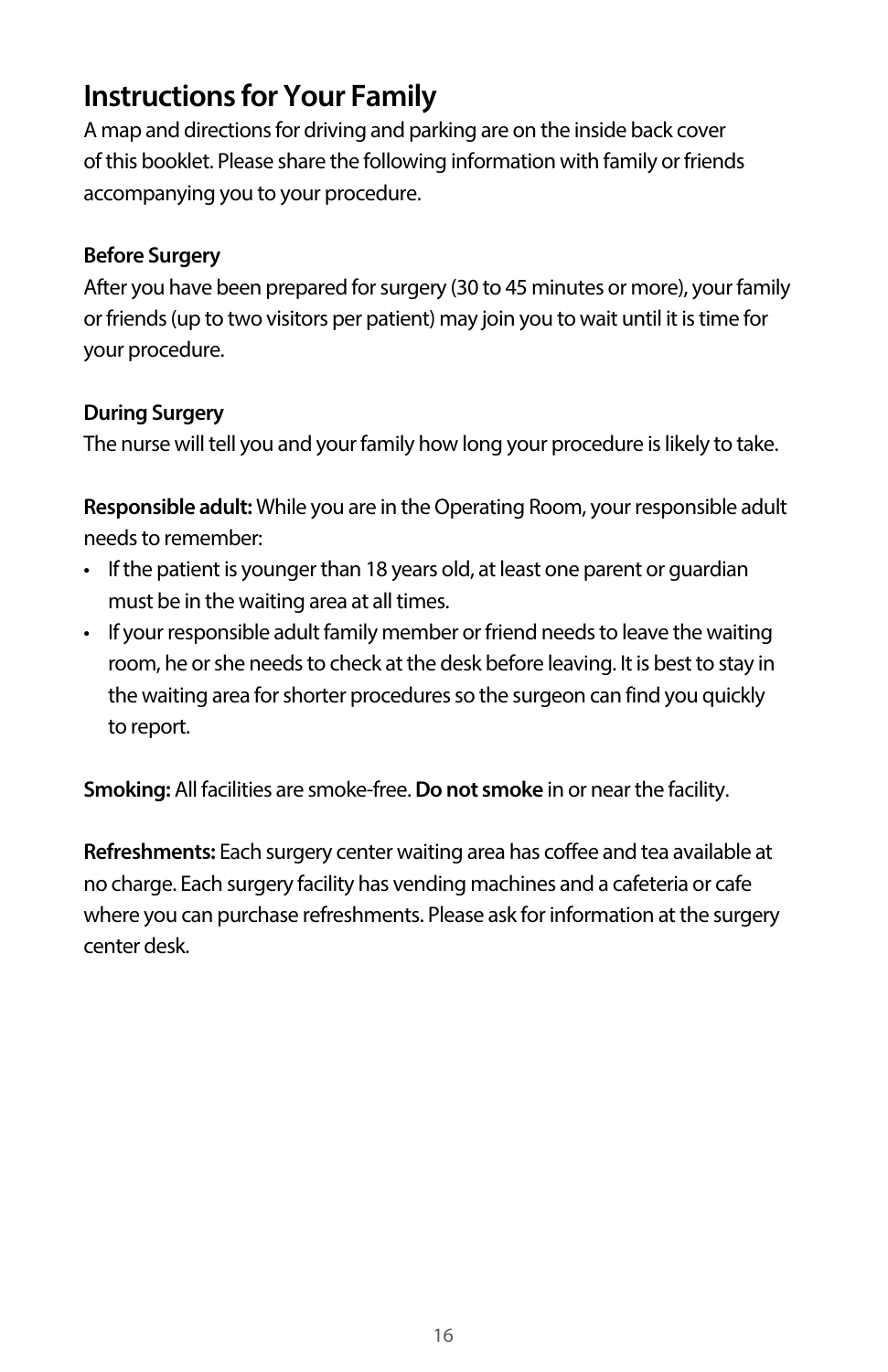## **Discharge to Home**

If you are discharged from the surgery center to go home, a nurse will meet with you and your responsible adult. The nurse will:

- Review your discharge instructions
- Give you any prescriptions ordered by your physician
- Answer any questions you may have about your care

## **What to Do at Home**

Follow all of your surgeon's instructions for your care after surgery, including:

- $\cdot$  What to eat and drink (diet)
- Medicines to take
- • Resting
- Not doing anything strenuous
- • Any restrictions on walking or other movements
- • When you can return to various activities
- Incision care and dressings
- Checking for signs of bleeding or infection
- When to see the doctor for follow-up

If you use a CPAP (continuous positive airway pressure) machine, use it for naps as well as at night.

A nurse will call you after your surgery to check your progress and answer any questions you may have.

If you have questions or difficulties at any time, do not hesitate to call your surgeon's office.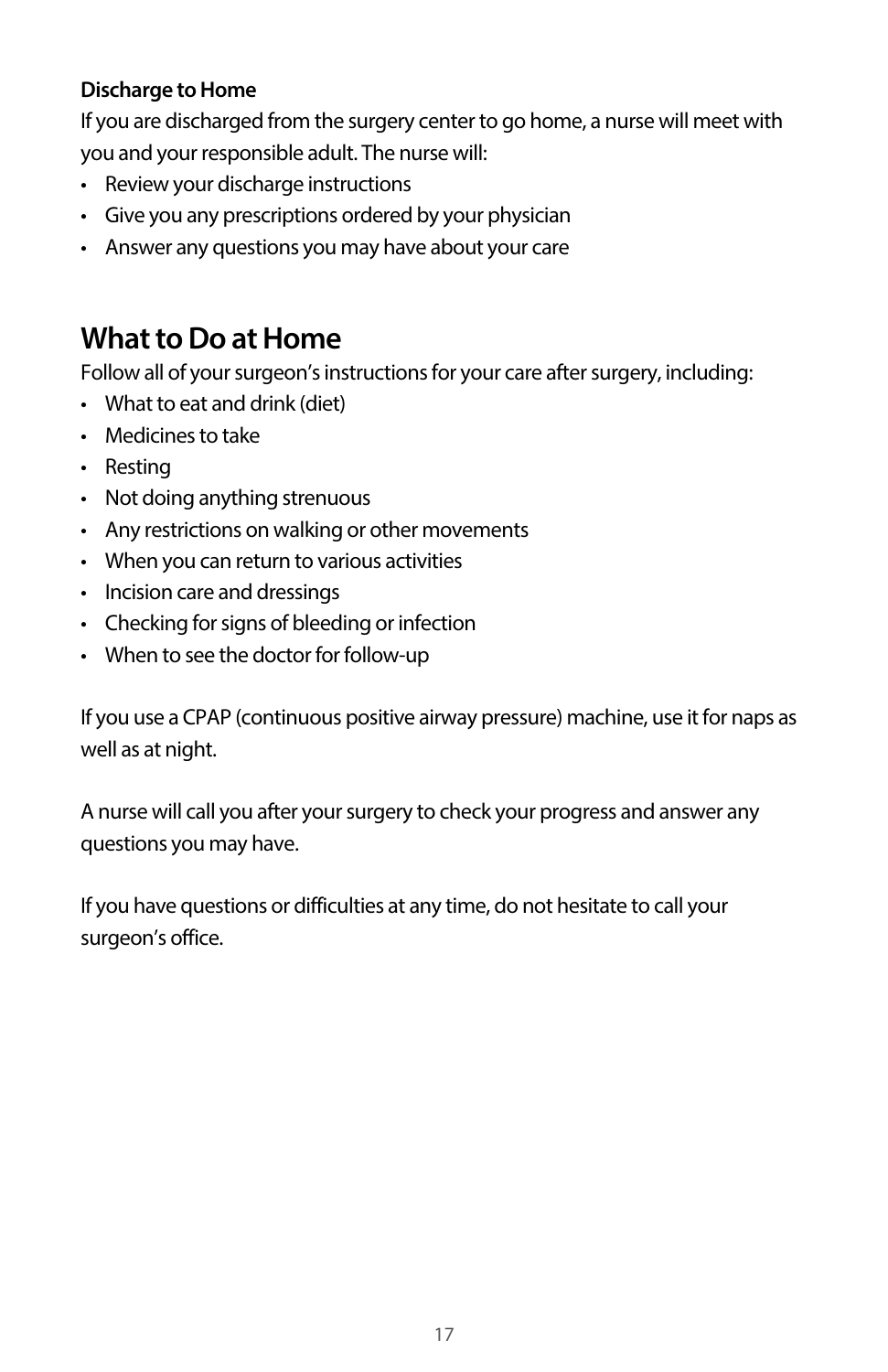## **Important Information for Your Health**

All of us want the best outcome for you. Here is information about how you can get the best results from your surgery.



## **Smoking Cessation**

 This teaching guide gives information about smoking, how to quit, and a list of organizations with websites that can give you help and information.

## **Health Risks of Cigarette Smoking and Tobacco Use**

Tobacco smoke contains at least 4000 chemicals that smokers inhale, including nicotine, carbon monoxide, 60 to 70 different carcinogens(cancer causing agents), and many other toxic gases. Chewing or dipping tobacco also exposes you to nicotine and cancer-causing agents.

As a result, cigarette smoking and other forms of tobacco use like snuff, chew, cigar, and pipes — puts you at high risk for many serious health problems, such as:

- • Heart disease
- Cancer (lung, throat, mouth and bladder)
- Stroke
- Lung disease (emphysema and chronic bronchitis)

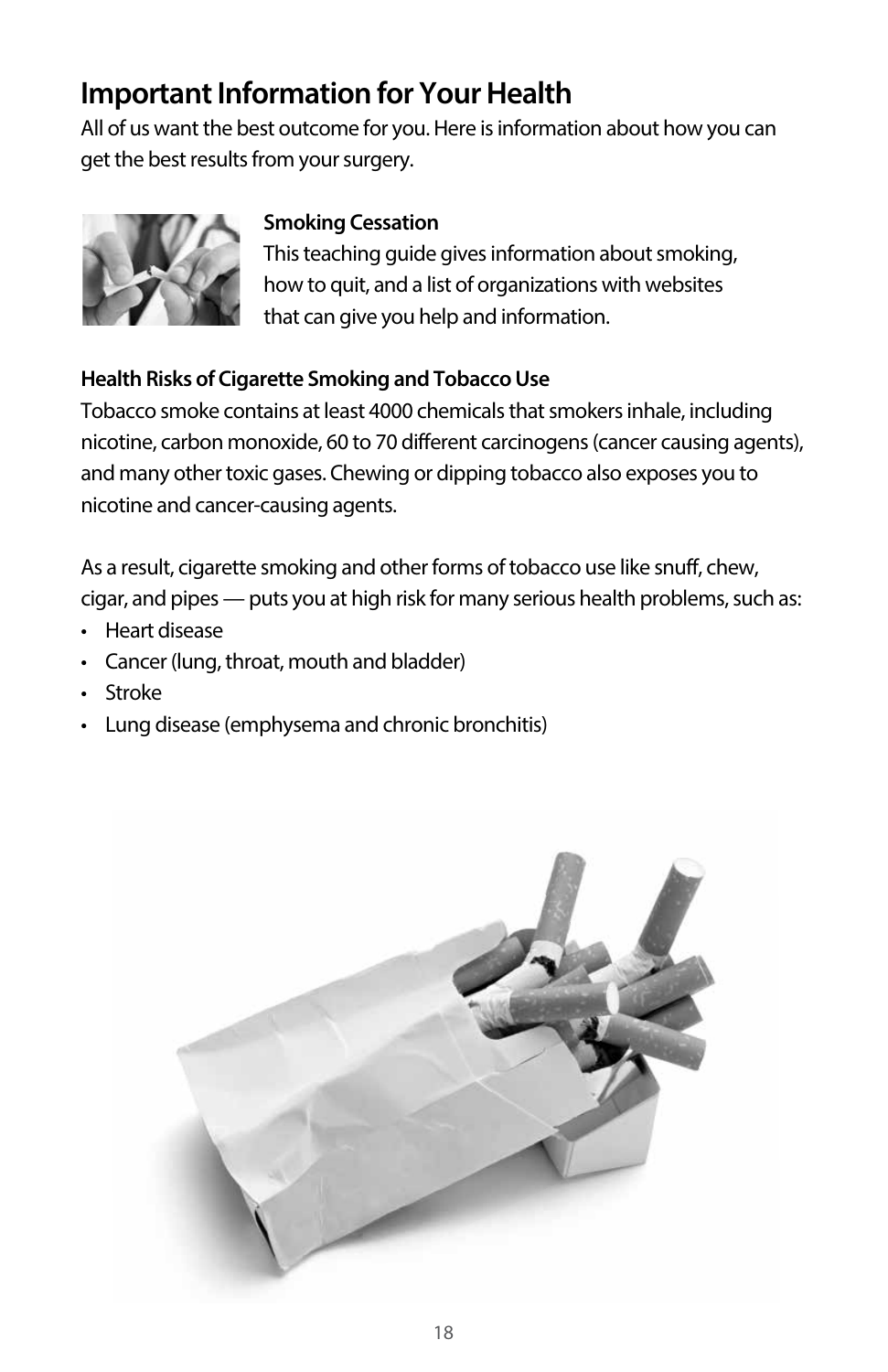Carbon monoxide forces oxygen out of the blood, making your heart beat faster and raising your heart rate. In effect, inhaling carbon monoxide is a form of slow suffocation. Nicotine causes your blood pressure and heart rate to increase, making your heart muscle work harder. Nicotine is also very addictive, which is why it is difficult for tobacco users to quit and to remain tobacco free. You may also have immediate side effects, such as:

- • Bad breath
- • Stained teeth and fingers
- • Spending too much money on your habit

#### **You Can Quit**

Nicotine addiction is very hard to control, because it is so tightly tied in with things you do every day, such as talking on the phone, driving, eating, and drinking. You may think of tobacco as a friend who is always there to make you feel better, but this is a "friendship" that may cost you your health and your future. Replacing nicotine habits with healthy tobacco-free habits is vital for long-term success. Increase your chances of quitting successfully by doing the following:

- Decide to quit.
- • Set a "quit date" within 2 to 3 weeks of your decision.
- Make a list of all your reasons for quitting.
- Identify your tobacco triggers places, times, situations and people that make you want to smoke or chew.
- Make plans for how you are going to handle those places, times, situations and people when you are tobacco free. Practice your plans!
- Tell other people that you are quitting. This confirms your commitment.
- Adopt a "buddy" for support.
- Spend more time with people who don't smoke and in non-smoking places.
- Get used to the idea that you will not have tobacco in your life after your quit date.
- $\cdot$  Think about all the positive aspects of not using tobacco less coughing, fresh breath, no late night trips to buy cigarettes, no dirty ashtrays, and more cash in your pocket.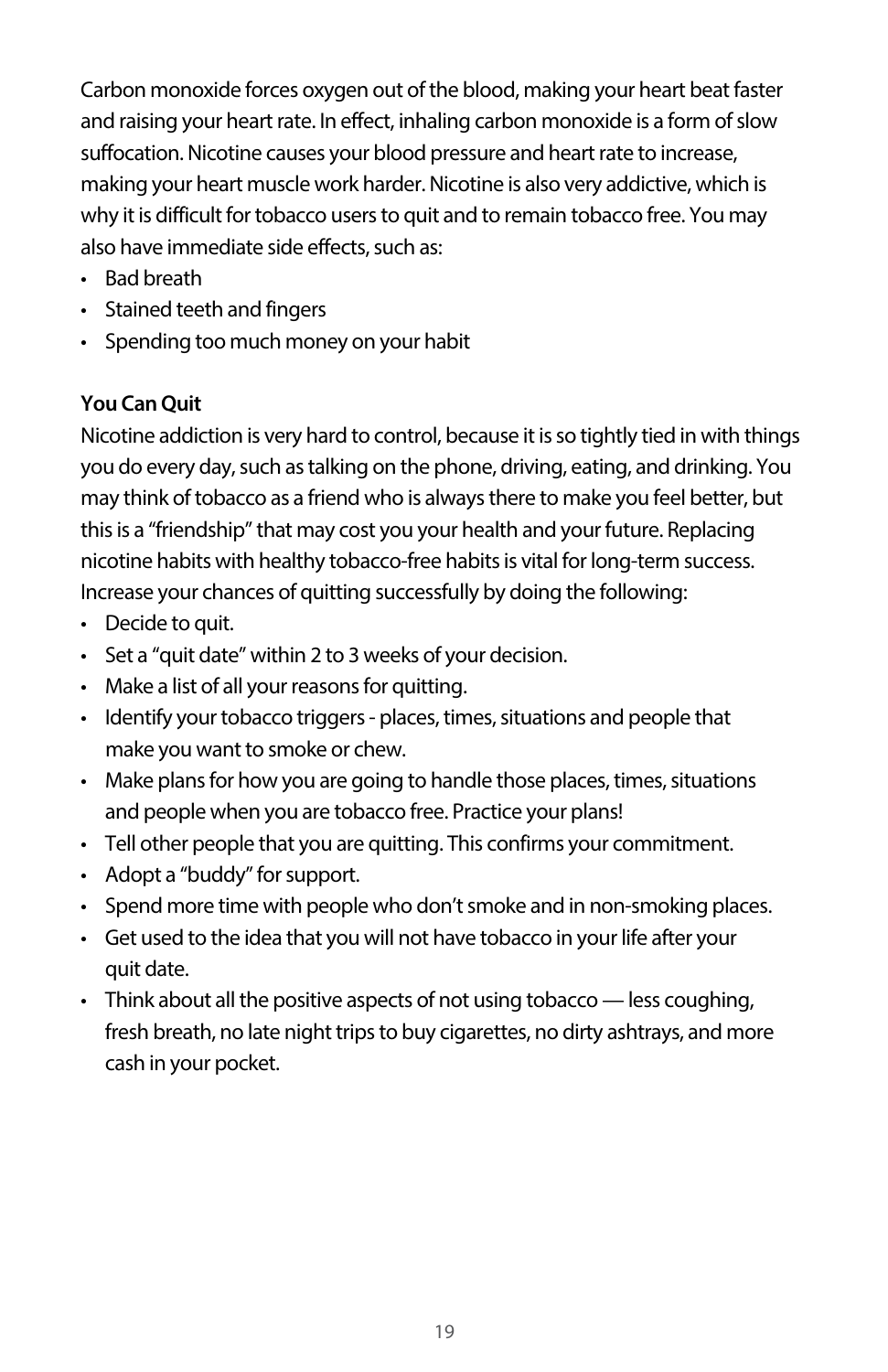#### **On your quit date:**

- Get rid of all your cigarettes, lighters and ashtrays you will not be using them again!
- Consider starting nicotine replacement therapy (described next).
- Take one day at a time.
- $\cdot$  Be prepared with substitutes for trigger situations stock up on gum, mints or hard candies.

#### **Nicotine Replacement Therapy**

Nicotine replacement therapy (NRT) works by providing a source of nicotine, thereby reducing or eliminating the withdrawal symptoms and cravings many people have when they quit using tobacco. This makes it easier for the user to stay away from tobacco and to practice new tobacco-free habits. Nicotine replacement therapy is available as a patch or gum without prescription, and as nasal spray or inhaler with prescription.

Consider NRT if you smoke more than 10 cigarettes per day or use one can of spit tobacco per week. It will increase your chances of quitting successfully.

### **Staying Free of Tobacco**

Once you have quit smoking or chewing, focus on becoming a permanent non-user. This is the hard part! You may already have a relapse behind you, or know someone who quit for several years and then started again. This happens most often when a former tobacco user is faced with a stressful situation. One cigarette or chew leads to another and another... and very soon the habit has returned. Here are some suggestions to stay free of tobacco for life:

- Continue to take one day at a time.
- Identify those times when you may be at risk of going back to smoking or chewing. Decide what you will do instead and be prepared.
- Understand that you can want a cigarette, but that is not the same as having one.
- If you have a cigarette or a chew get right back on track! Your efforts still count.
- List all the good things that are happening to you because you quit. Review this list often.
- Congratulate yourself each day for being tobacco free!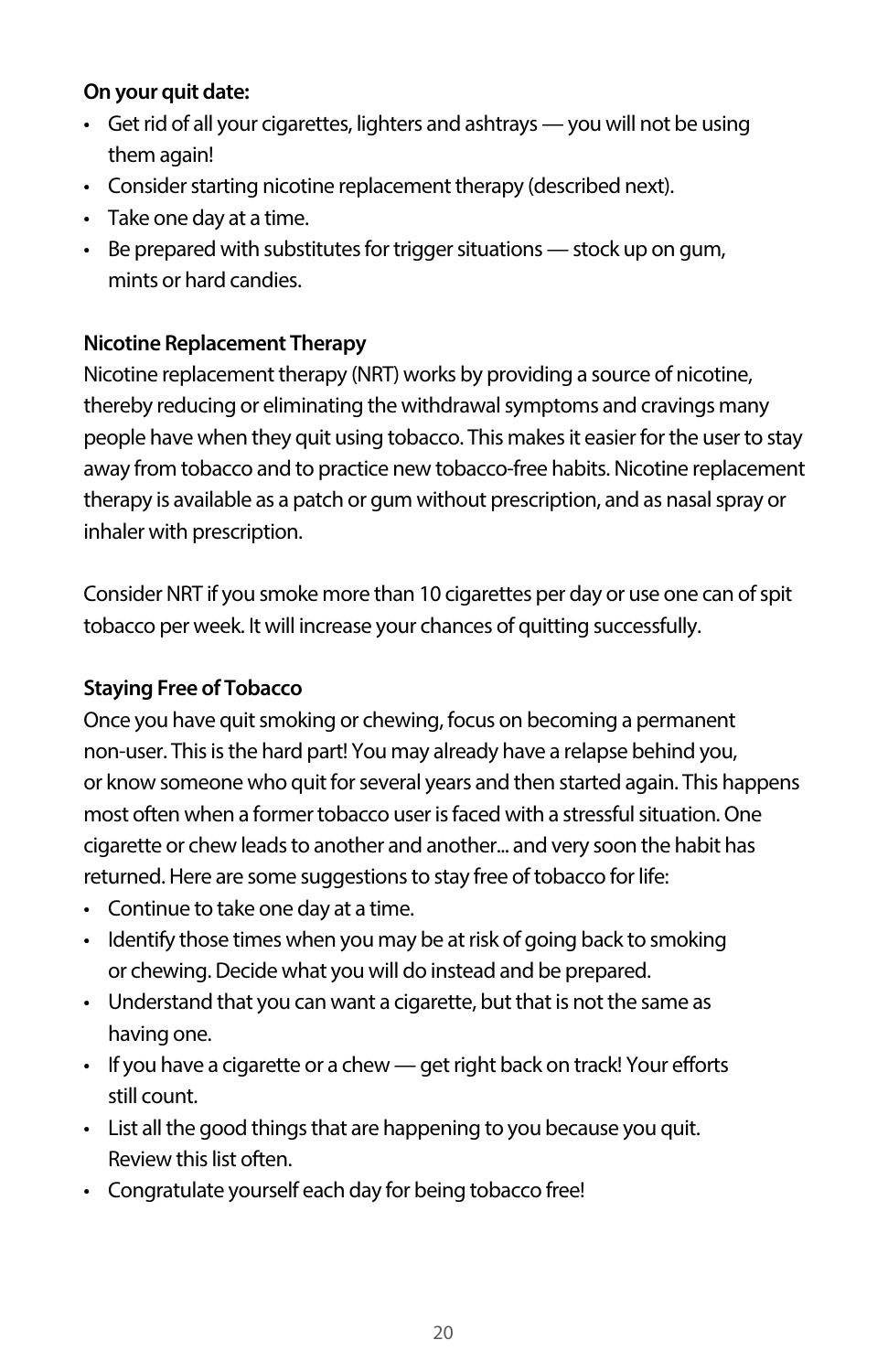## **Additional Help**

Try these resources for support and help:

- Pennsylvania QUIT LINE (free telephone counseling service), 1.877.724.1090 (24 hours a day)
- Tobacco cessation classes at hospitals or elsewhere in the community
- American Cancer Society (Fresh Start Program), 1.800.227.2345 or www.cancer.org
- American Lung Association (Freedom from Smoking), www.lungusa.org
- Nicotine Anonymous, www.nicotine-anonymous.org
- Smoke Stoppers, www.smokestoppers.com
- For those with Medicare: www.smokefree.gov or www.medicare.gov



## **FAQs about SSIs (Surgical Site Infections)**

 Here are answers to some frequently asked questions (FAQs) about surgical site infections (SSIs).

## **What is a surgical site infection (SSI)?**

A surgical site infection is an infection that occurs after surgery in the part of the body where the surgery took place. Most patients who have surgery do not develop an infection. However, infections develop in about 1 to 3 out of every 100 patients who have surgery. Some of the common symptoms of a surgical site infection are:

- Redness and pain around the area where you had surgery
- Drainage of cloudy fluid from your surgical wound
- Fever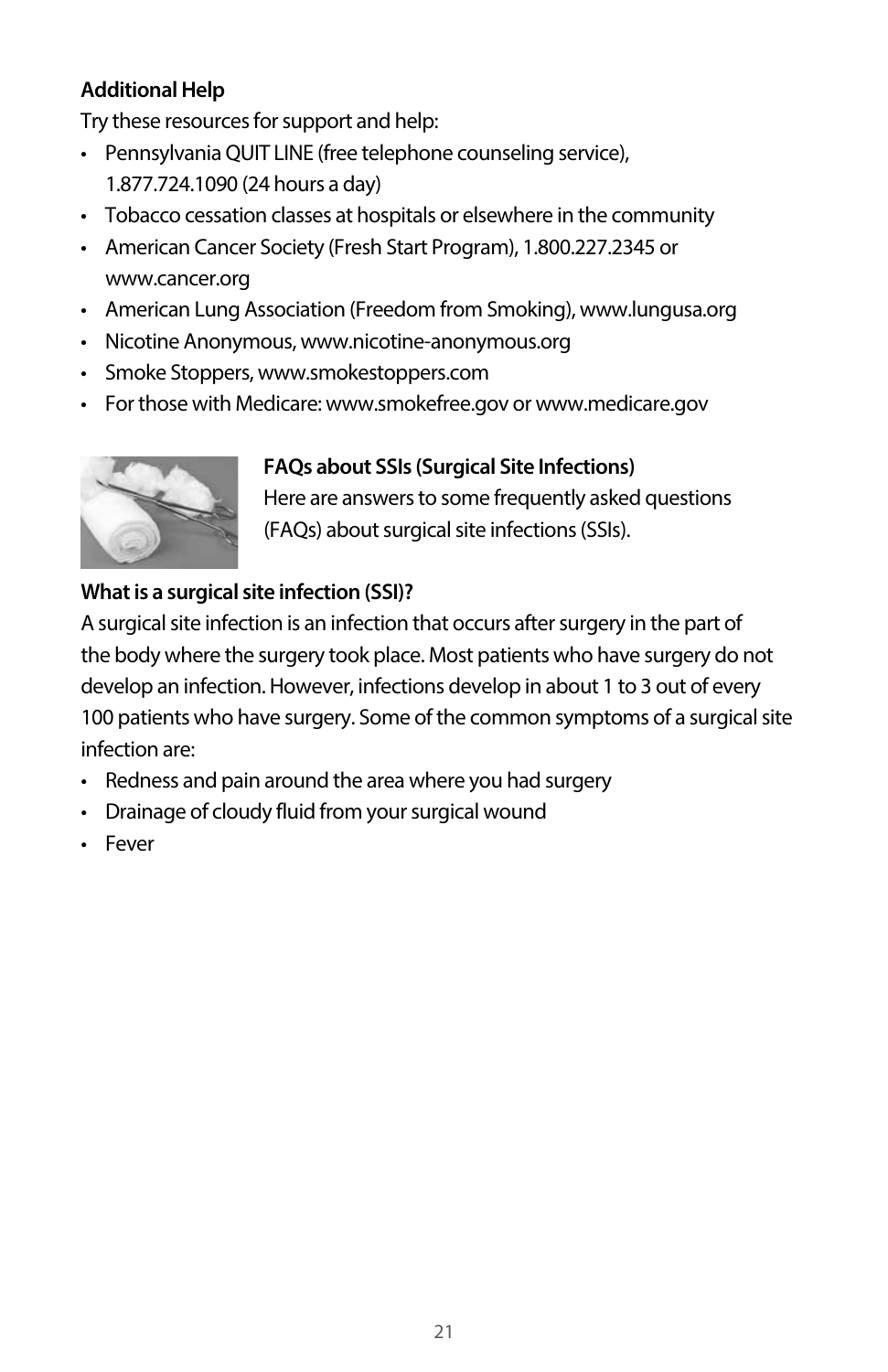## **Can SSIs be treated?**

Most SSIs can be treated with antibiotics. The antibiotic given to you depends on the bacteria (germs) causing the infection. Sometimes patients with SSIs also need another surgery to treat the infection.

## **What are hospitals doing to prevent SSIs?**

Here are some of the things doctors, nurses, and other healthcare providers are doing to prevent SSIs:

- Clean their hands and arms up to their elbows with an antiseptic agent just before the surgery
- Clean their hands with soap and water or an alcohol-based hand rub before and after caring for each patient
- May remove some of your hair immediately before your surgery using electric clippers if the hair is in the same area where the procedure will occur. They should not shave you with a razor
- Wear special hair covers, masks, gowns, and gloves during surgery to keep the surgery area clean
- Give you antibiotics before your surgery starts. In most cases, you should get antibiotics within 60 minutes before the surgery starts and the antibiotics should be stopped within 24 hours after surgery
- Clean the skin at the site of your surgery with a special soap that kills germs

## **What can I do to help prevent SSIs?** *Before your surgery:*

- Tell your doctor about other medical problems you may have. Health problems such as allergies, diabetes, and obesity could affect your surgery and your treatment.
- Quit smoking. Patients who smoke get more infections. Talk to your doctor about how you can quit before your surgery.
- Do not shave near where you will have surgery. Shaving with a razor can irritate your skin and make it easier to develop an infection.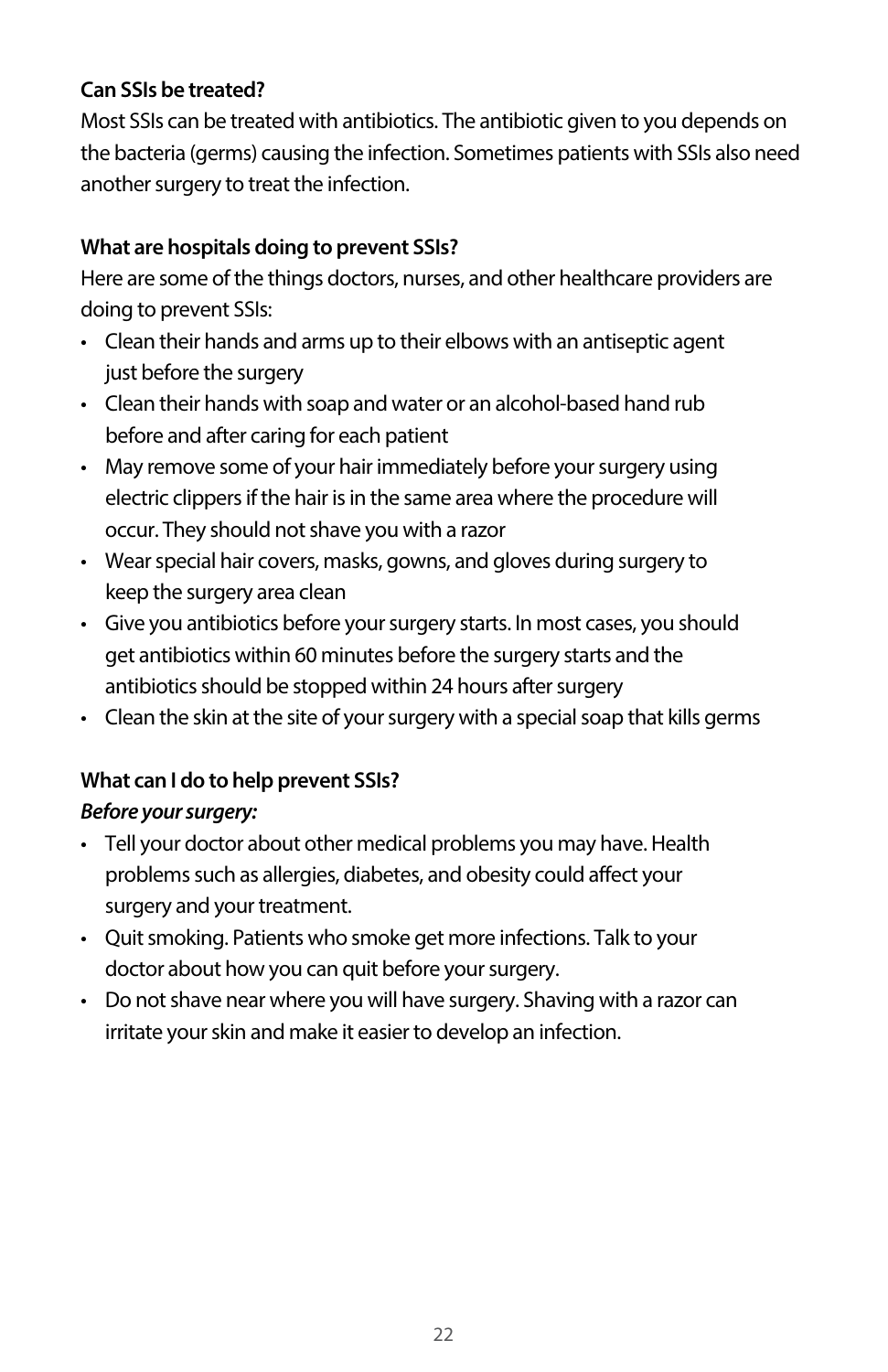#### *At the time of your surgery:*

- Speak up if someone tries to shave you with a razor before surgery.
- Ask why you need to be shaved and talk with your surgeon if you have any concerns.
- Ask if you will get antibiotics before surgery.

#### *After your surgery:*

- Make sure that your healthcare providers clean their hands before examining you, either with soap and water or an alcohol-based hand rub. If you do not see your providers clean their hands, please ask them to do so.
- Family and friends who visit you should not touch the surgical wound or dressings.
- Family and friends should clean their hands with soap and water or an alcohol-based hand rub before and after visiting you. If you do not see them clean their hands, ask them to clean their hands.

## *What do I need to do when I go home from the hospital?*

- Before you go home, your doctor or nurse should explain everything you need to know about taking care of your wound. Make sure you understand how to care for your wound before you leave the hospital.
- Always clean your hands before and after caring for your wound.
- Before you go home, make sure you know who to contact if you have questions or problems after you get home.
- If you have any symptoms of an infection, such as redness and pain at the surgery site, drainage, or fever, call your doctor immediately.

If you have additional questions, please ask your doctor or nurse.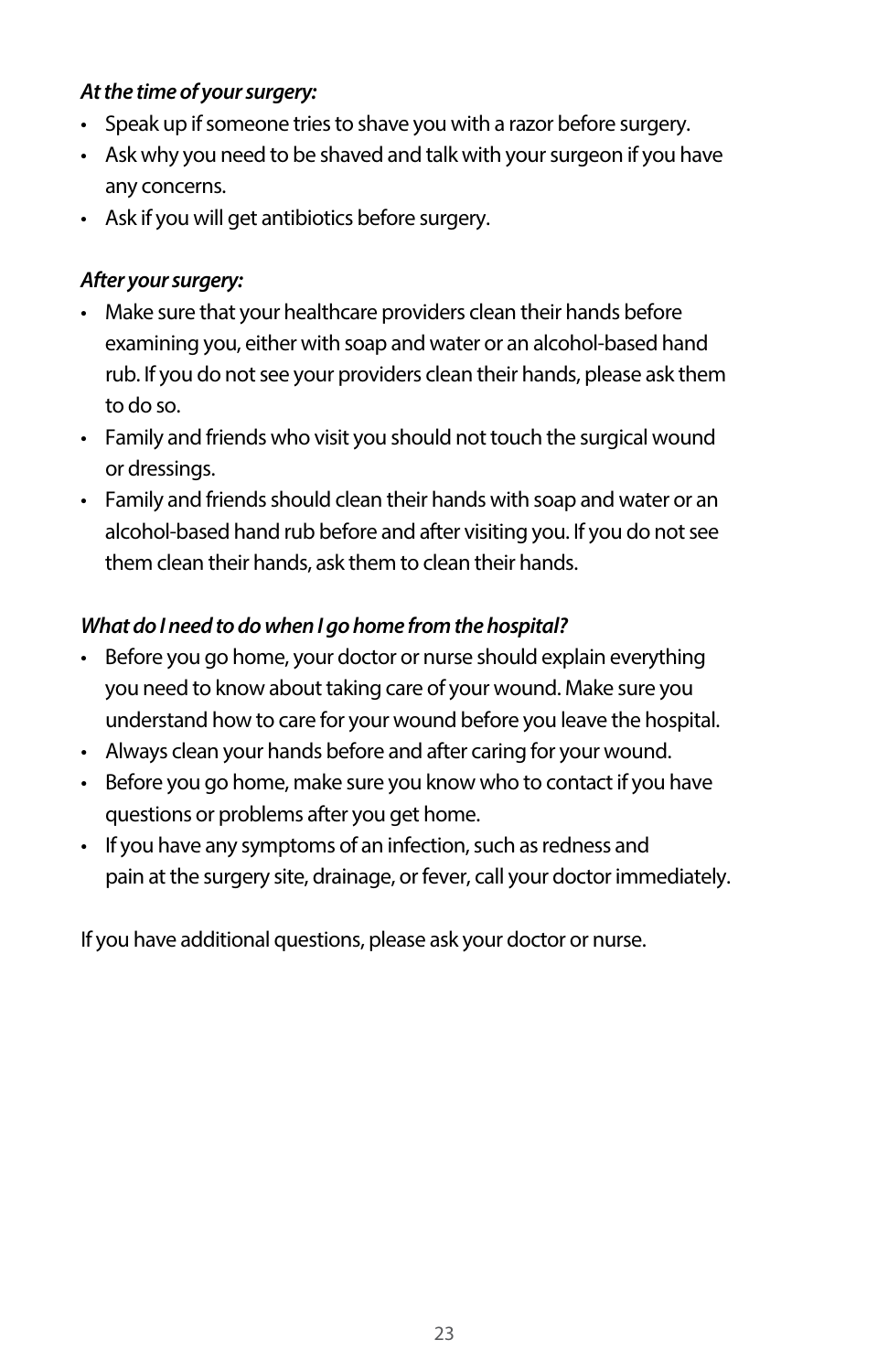

#### **SpeakUp! for Safe Surgery**

 The Joint Commission's SpeakUP™ program goal is to help patients become more informed and involved in their health care. The following information

is from the SpeakUP™ brochure "Help Avoid Mistakes in Your Surgery" (http:// www.jointcommission.org/Speak\_Up\_Help\_Avoid\_Mistakes\_in\_Your\_Surgery/) for patients to make your care safer by being an active, involved and informed member of your healthcare team every step of the way.

#### **Preparing for Your Surgery**

To prepare for your surgery, ask your doctor these questions:

- Are there any prescription or over-the-counter medicines that I should not take before my surgery?
- Can I eat or drink before my surgery?
- Should I trim my nails and remove any nail polish?
- If you have other questions, write them down. Take your list of questions with you when you see your doctor.

Ask someone you trust to do the following:

- Take you to and from the surgery facility
- Be with you at the hospital or surgery facility
- Make sure you get the care you need to feel comfortable and safe

Before you leave home for your surgery:

- Shower and wash your hair.
- Do not wear make-up. Your caregivers need to see your skin to check your blood circulation.
- Leave your jewelry, money and other valuables at home.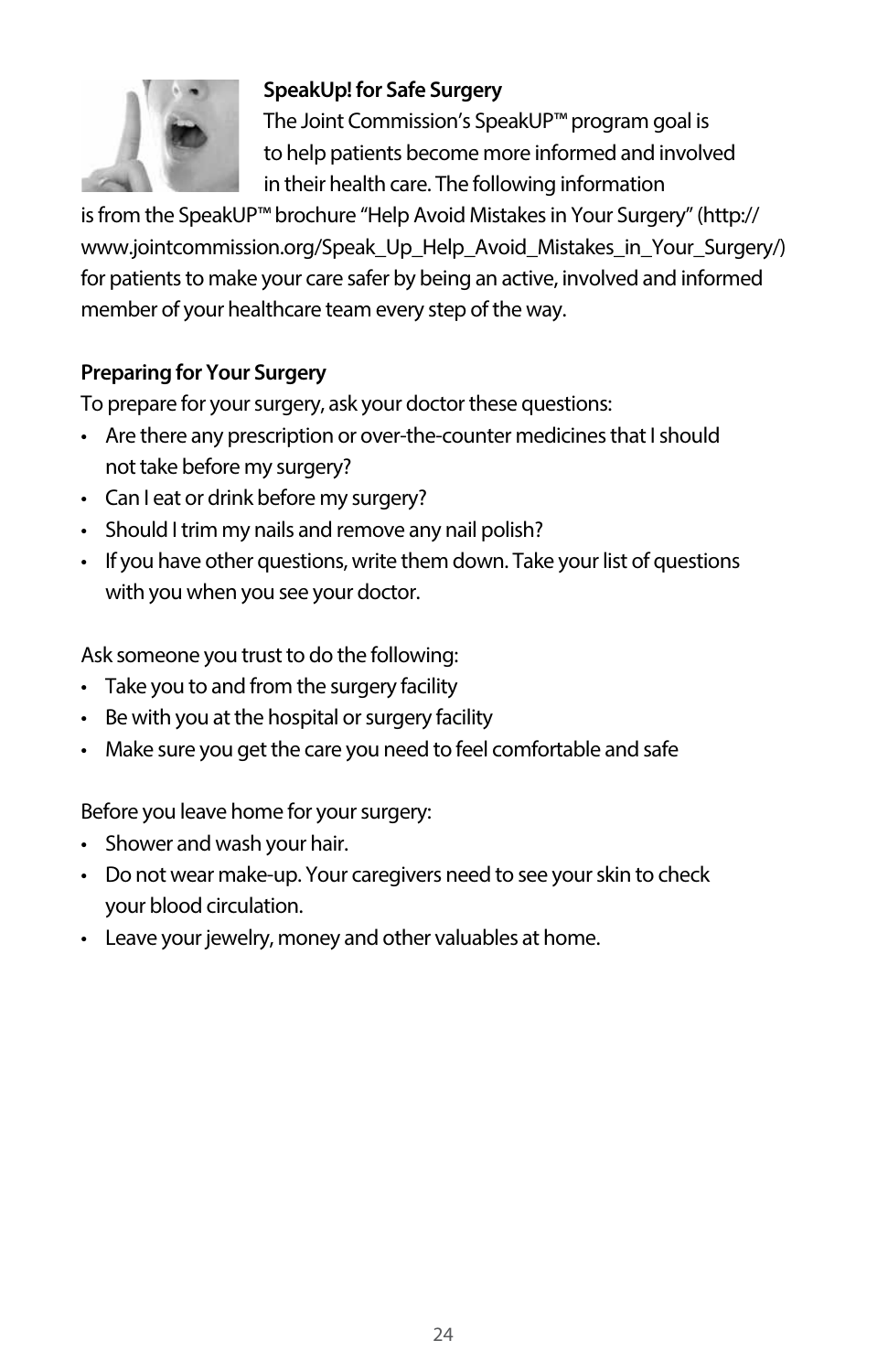## **At the Surgery Facility**

The surgery center staff will ask you to sign an "informed consent" form. Read it carefully. It lists:

- Your name
- $\cdot$  The kind of surgery you will have
- $\cdot$  The risks of your surgery
- That you talked to your doctor about the surgery and asked questions
- Your agreement to have the surgery

Make sure everything on the form is correct. Make sure all of your questions have been answered. If you do not understand something on the form— speak up.

For your safety, the staff may ask you the same question many times.

They will ask:

- $\cdot$  Who you are
- What kind of surgery you are having
- The part of your body to be operated on

They will also double-check the records from your doctor's office.

## **Just Before Your Surgery**

Just before your surgery, the following will occur:

- A healthcare professional will mark the spot on your body to be operated on. Make sure they mark only the correct part and nowhere else. This helps avoid mistakes.
- Marking usually happens when you are awake. Sometimes you cannot be awake for the marking. If this happens, a family member or friend or another healthcare worker can watch the marking. They can make sure that your correct body part is marked.
- Your neck, upper back or lower back will be marked if you are having spine surgery. The surgeon will check the exact place on your spine in the operating room after you are asleep.
- Ask your surgeon if they will take a "time out" just before your surgery. This is done to make sure they are doing the right surgery on the right body part on the right person.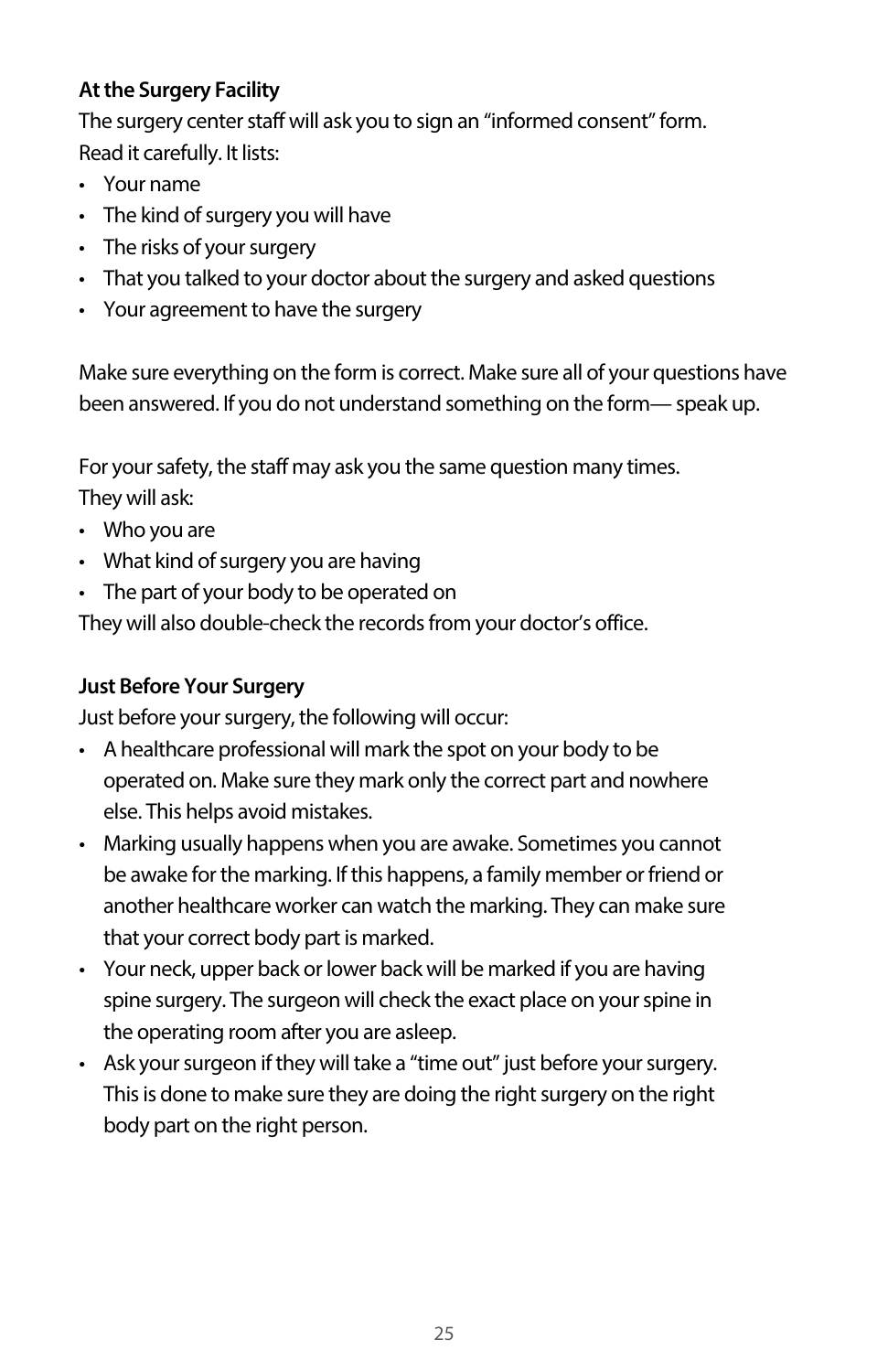## **After Your Surgery**

After your surgery, do the following:

- Tell your doctor or nurse about your pain. Hospitals and other surgical facilities accredited by The Joint Commission must help relieve your pain.
- Ask questions about medicines that are given to you, especially new medicines. What is it? What is it for? Are there side effects? Tell caregivers about any allergies you have to medicines. If you have more questions about a medicine, talk to your doctor or nurse before taking it.
- Find out about any IV (intravenous) fluids that you are given. These are liquids that drip from a bag into your vein. Ask how long the liquid should take to "run out." Tell the nurse if it seems to be dripping too fast or too slow.
- Ask your doctor if you will need therapy or medicines after you leave the hospital.
- Ask when you can resume activities like work, exercise and travel.

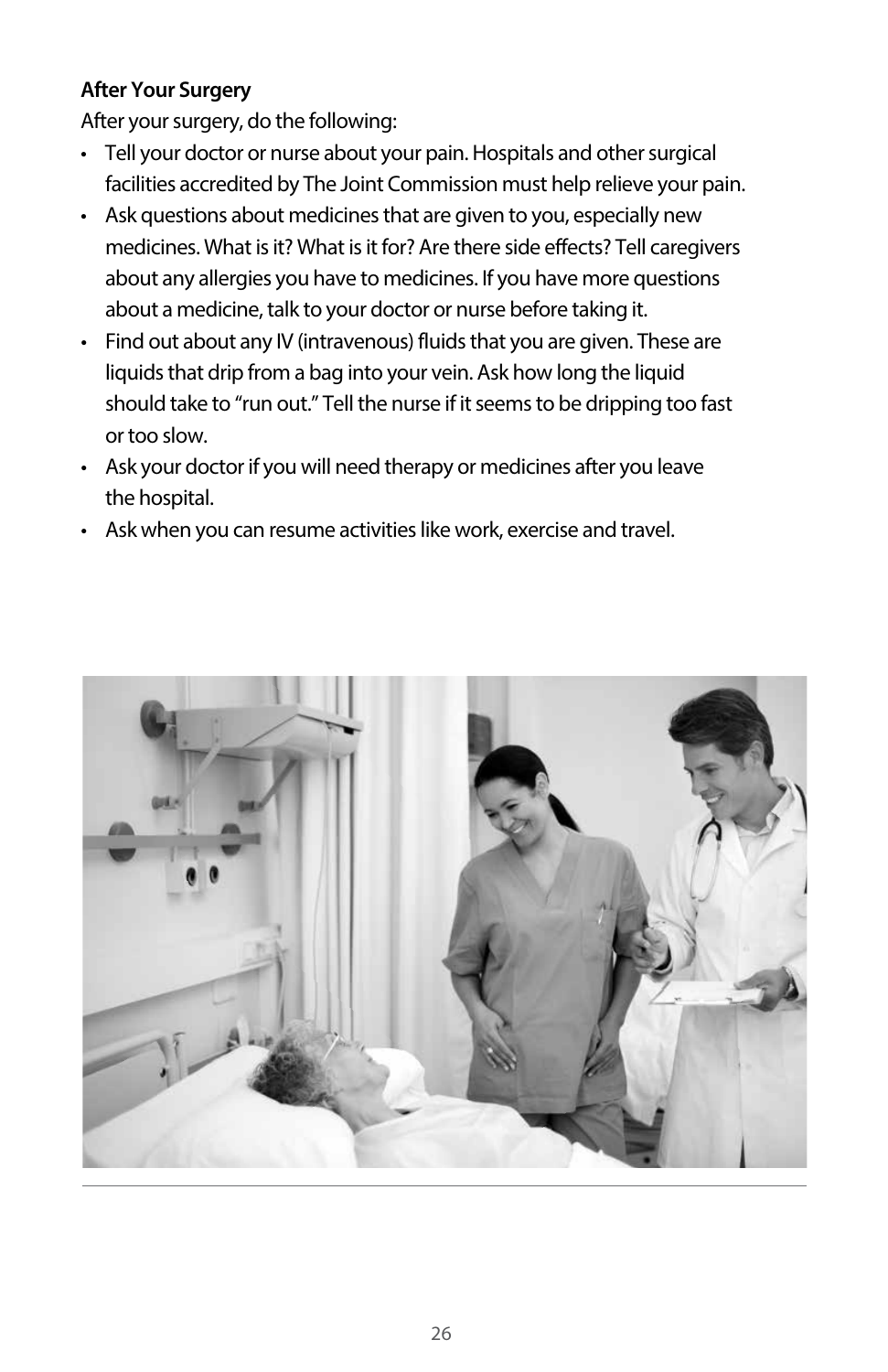## **Patient Safety Authority Tips for Safe Surgery**

The Pennsylvania Patient Safety Authority offers the following tips for safe surgery:

- Don't be upset if each doctor or nurse asks the same questions about your identity, procedure, and the side or site of the operation. They are supposed to individually check with the patient rather than accept what someone else has written or said.
- Make sure that you know which doctor is in charge of your care.
- In addition to your name, give healthcare professionals another identifier, such as your birth date, to confirm who you are.
- If you are having surgery, make sure that you, your doctor, and your surgeon all agree and are clear on exactly what will be done.
- • Speak up if you have questions or concerns.
- If something does not seem right or if you do not understand something, say so. Ask for an explanation.
- Ask the doctor or nurse to mark the place that is to be operated upon.
- Make sure you have someone with you that you trust to be your advocate. This person can ask questions you may not think of and remember important information you may forget.
- Make sure all health professionals involved in your care know your medical history.
- Educate yourself about your procedure and don't be afraid to get a second opinion.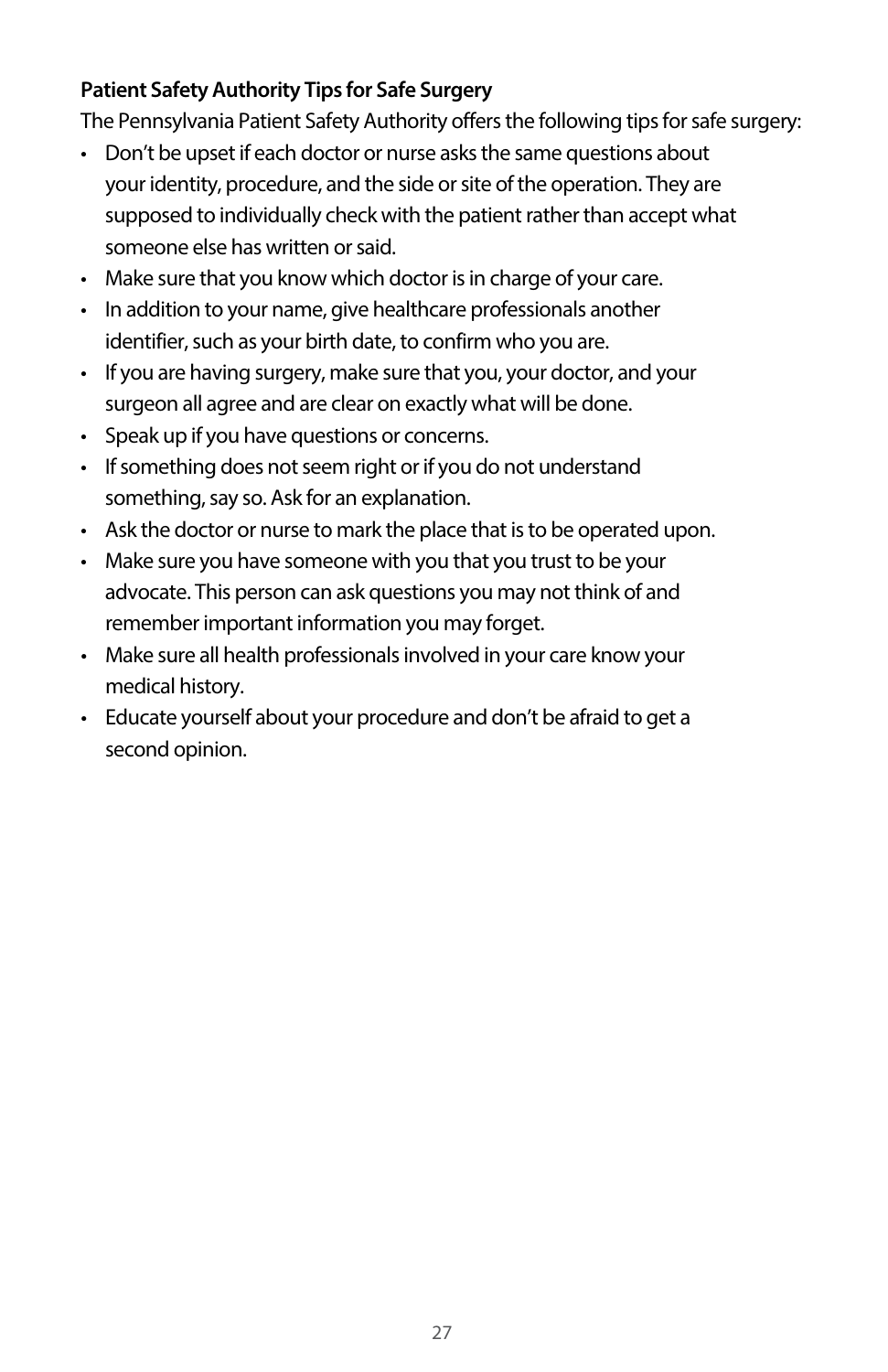| ALLERGIES & REACTIONS                                      |               |                |                            |                                                                         | this medication?<br>When was the<br>time you took<br>last date and | 10/31/11 8:30 am          |  |  |  |  |
|------------------------------------------------------------|---------------|----------------|----------------------------|-------------------------------------------------------------------------|--------------------------------------------------------------------|---------------------------|--|--|--|--|
| Please list all                                            |               |                |                            |                                                                         | a day do you take<br>How many times<br>the medication?             | $\overline{\mathsf{c}}$   |  |  |  |  |
|                                                            |               |                |                            |                                                                         | take the medication?<br>take each time you<br>How many do you      | 1 tablet                  |  |  |  |  |
| Please complete and bring with you on your day of surgery. |               |                |                            | Medications: Please list all medications, including vitamins and herbs. | What is the dosage<br>of the medication?                           | <b><i><u>A0mg</u></i></b> |  |  |  |  |
| MEDICATION FORM                                            | Patient name: | Date of birth: | Date of last tetanus shot: |                                                                         | Name of medication                                                 | example: Lasix            |  |  |  |  |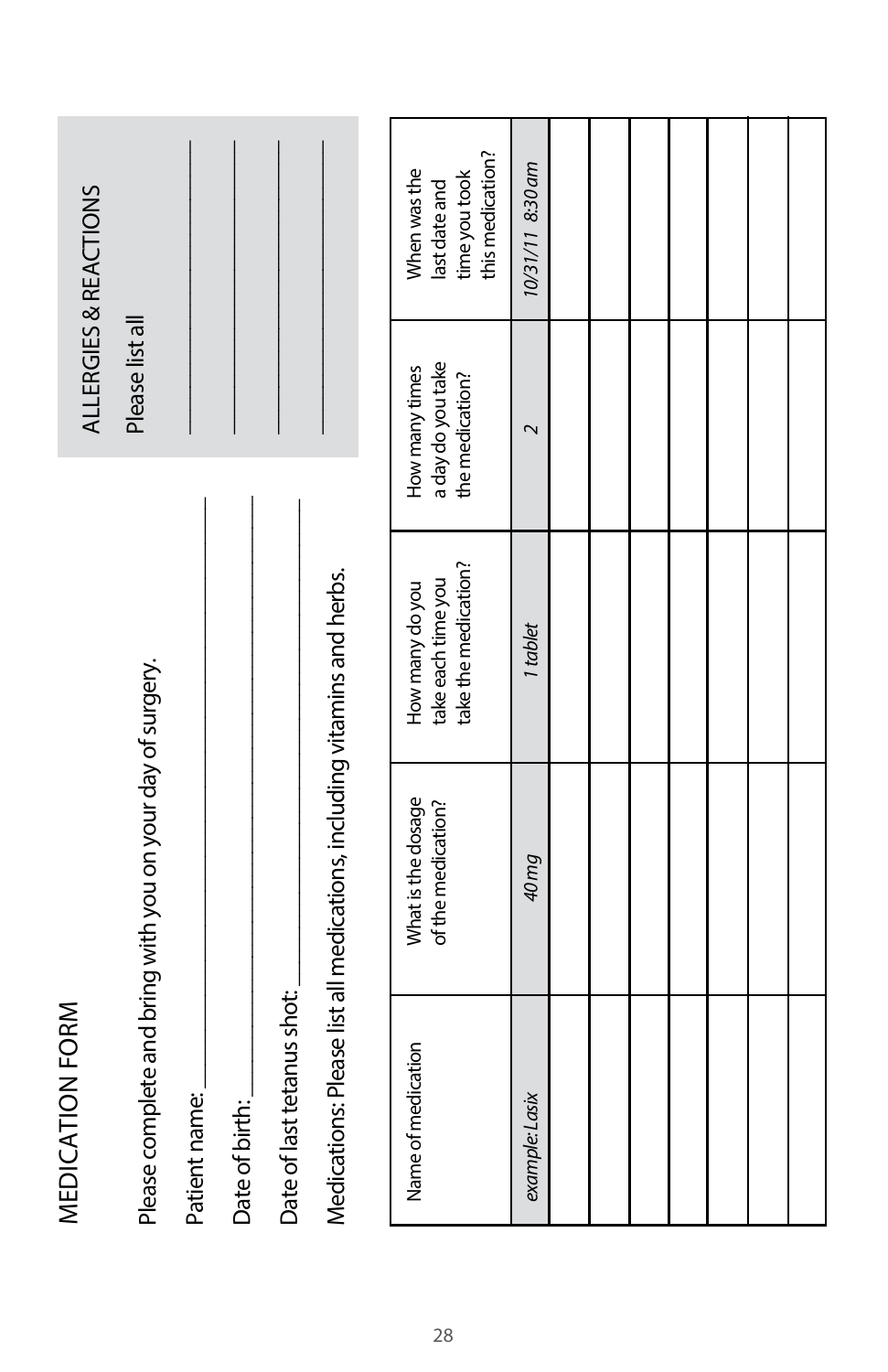| ALLERGIES & REACTIONS | Please list all                                            |               |                |                            |                                                                         | this medication?<br>When was the<br>time you took<br>last date and | 10/31/11 8:30 am |  |  |  |  |
|-----------------------|------------------------------------------------------------|---------------|----------------|----------------------------|-------------------------------------------------------------------------|--------------------------------------------------------------------|------------------|--|--|--|--|
|                       |                                                            |               |                |                            |                                                                         | a day do you take<br>How many times<br>the medication?             | $\sim$           |  |  |  |  |
|                       |                                                            |               |                |                            |                                                                         | take the medication?<br>take each time you<br>How many do you      | 1 tablet         |  |  |  |  |
|                       |                                                            |               |                |                            |                                                                         | What is the dosage<br>of the medication?                           | pu 0t            |  |  |  |  |
| MEDICATION FORM       | Please complete and bring with you on your day of surgery. | Patient name: | Date of birth: | Date of last tetanus shot: | Medications: Please list all medications, including vitamins and herbs. | Name of medication                                                 | example: Lasix   |  |  |  |  |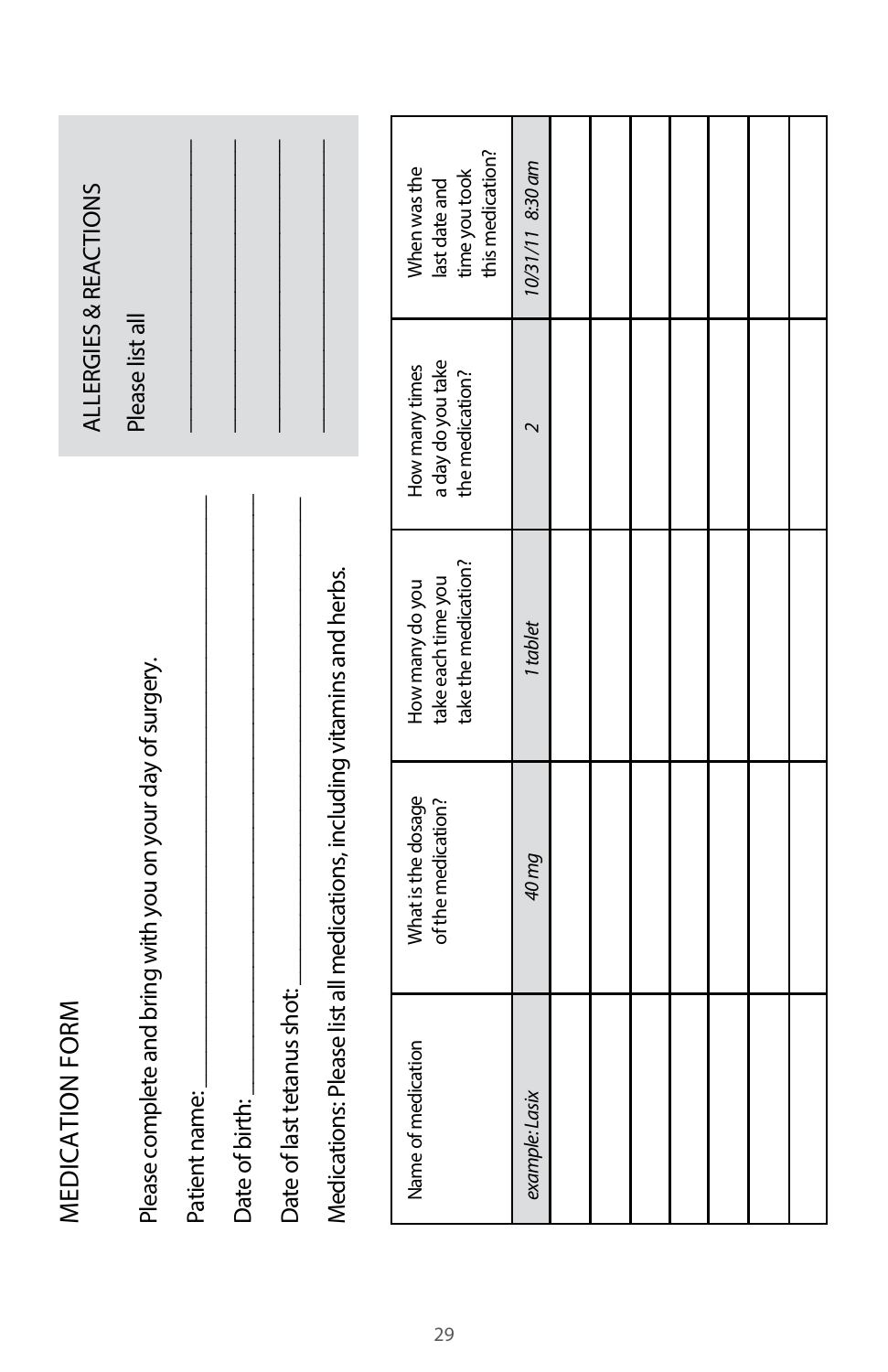|                       |                                                            |               |                |                            |                                                                         | this medication?<br>When was the<br>time you took<br>last date and | 10/31/11 8:30 am        |  |  |  |  |
|-----------------------|------------------------------------------------------------|---------------|----------------|----------------------------|-------------------------------------------------------------------------|--------------------------------------------------------------------|-------------------------|--|--|--|--|
| ALLERGIES & REACTIONS | Please list all                                            |               |                |                            |                                                                         |                                                                    |                         |  |  |  |  |
|                       |                                                            |               |                |                            |                                                                         | a day do you take<br>How many times<br>the medication?             | $\overline{\mathsf{C}}$ |  |  |  |  |
|                       |                                                            |               |                |                            |                                                                         | take the medication?<br>take each time you<br>How many do you      | 1 tablet                |  |  |  |  |
|                       |                                                            |               |                |                            |                                                                         | What is the dosage<br>of the medication?                           | <b><i>Buudt</i></b>     |  |  |  |  |
| MEDICATION FORM       | Please complete and bring with you on your day of surgery. | Patient name: | Date of birth: | Date of last tetanus shot: | Medications: Please list all medications, including vitamins and herbs. | Name of medication                                                 | example: Lasix          |  |  |  |  |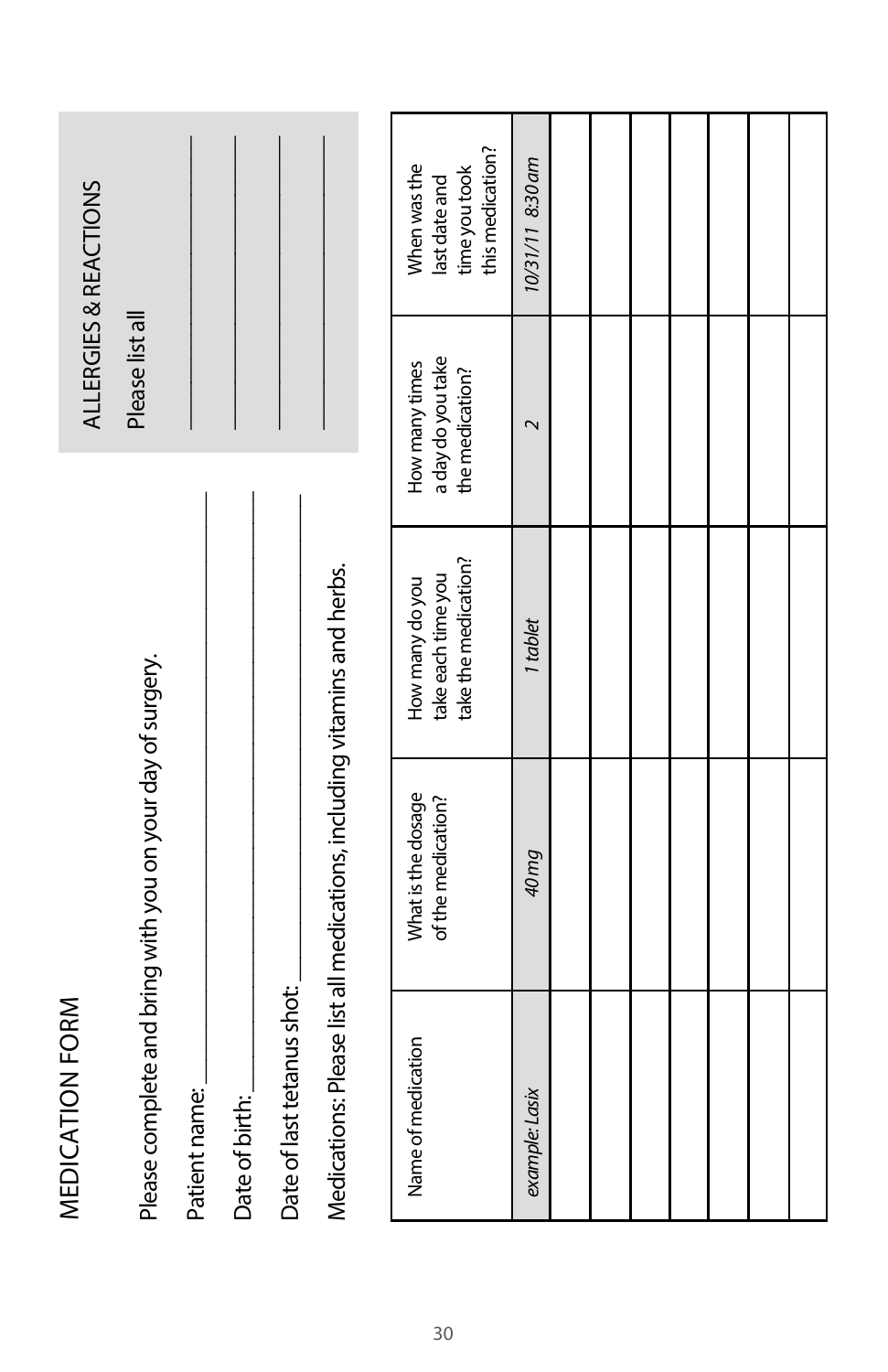| Notes |  |
|-------|--|
|       |  |
|       |  |
|       |  |
|       |  |
|       |  |
|       |  |
|       |  |
|       |  |
|       |  |
|       |  |
|       |  |
|       |  |
|       |  |
|       |  |
|       |  |
|       |  |
|       |  |
|       |  |
|       |  |
|       |  |
|       |  |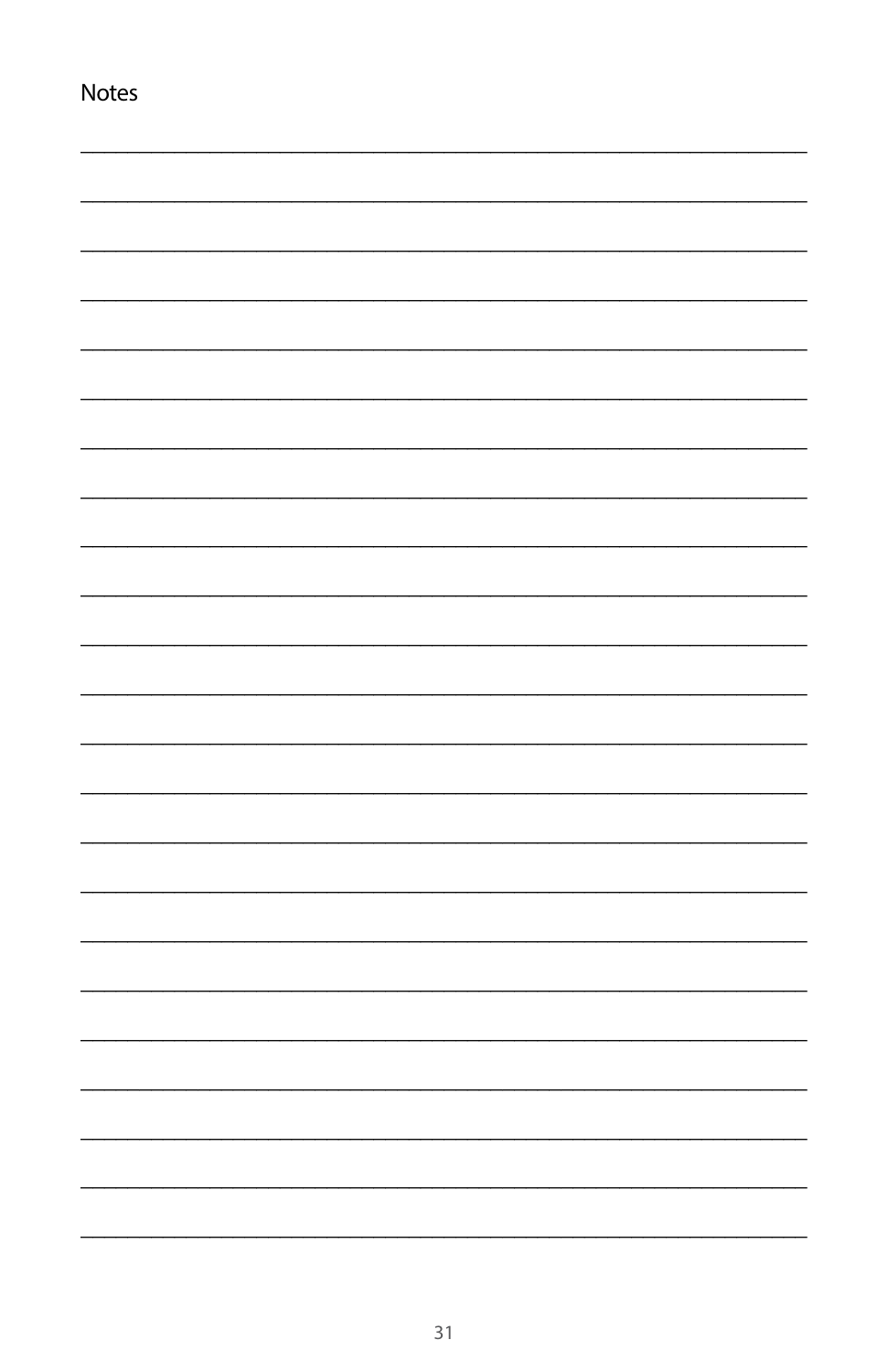## **Parking and Directions**

Parking is available in the CanonsburgHospital Ambulatory Care Center lot, shown on the left on the map below.

There is no charge for parking during your stay.